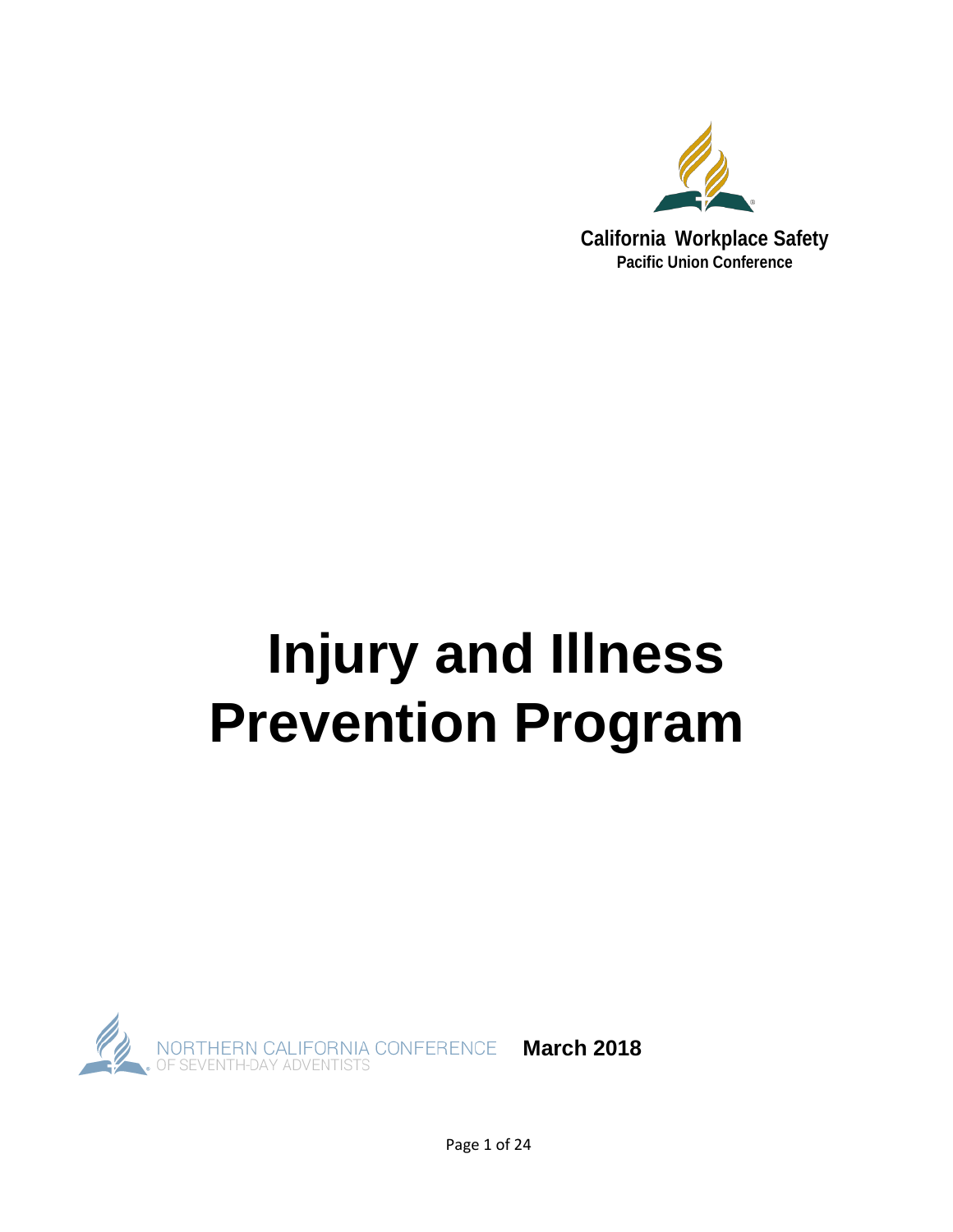

### **INTRODUCTION**

The purpose of this Injury and Illness Prevention Program is to provide a comprehensive plan for workplace safety in accordance with the requirements of the California Labor Code – Title 8, Section 3203. This written plan outlines and reinforces the organization's commitment to providing a safe workplace for its employees and volunteers.

The Northern California Conference of SDA (NCC) is committed to maintain a safe environment for its employees, volunteers, students and public guests who enter our facilities or receive services from our organization. To meet this duty the organization has undertaken a pro-active approach to implement a safety program that focuses on risk reduction and loss prevention measures and training.

It is the policy of the NCC to conduct its operations in conformance with applicable laws, regulations, and relevant published standards and practices for health, safety and environmental protection.

### **RESPONSIBILITY**

**Program Administrator**

**The Injury and Illness Prevention (IIP) Program administrator:** 

### **NCC Risk Management Director**

**has the authority and the responsibility for implementing and maintaining this IIP Programfor**

Northern California Conference of Seventh-day Adventists (NCC) **Establishment Name**

The Injury and Illness Prevention Program administrator is responsible for the following duties:

- **Formulate, administer, evaluate, and prepare appropriate** adjustments to the organization's safety, health and property protection programs.
- Provide periodic reports to administration on all risk control programs in progress, including strategic plans for reducing losses and documentation of incident frequency and severity.
- **Prepare incident reports, investigate incidents, and make sure that timely**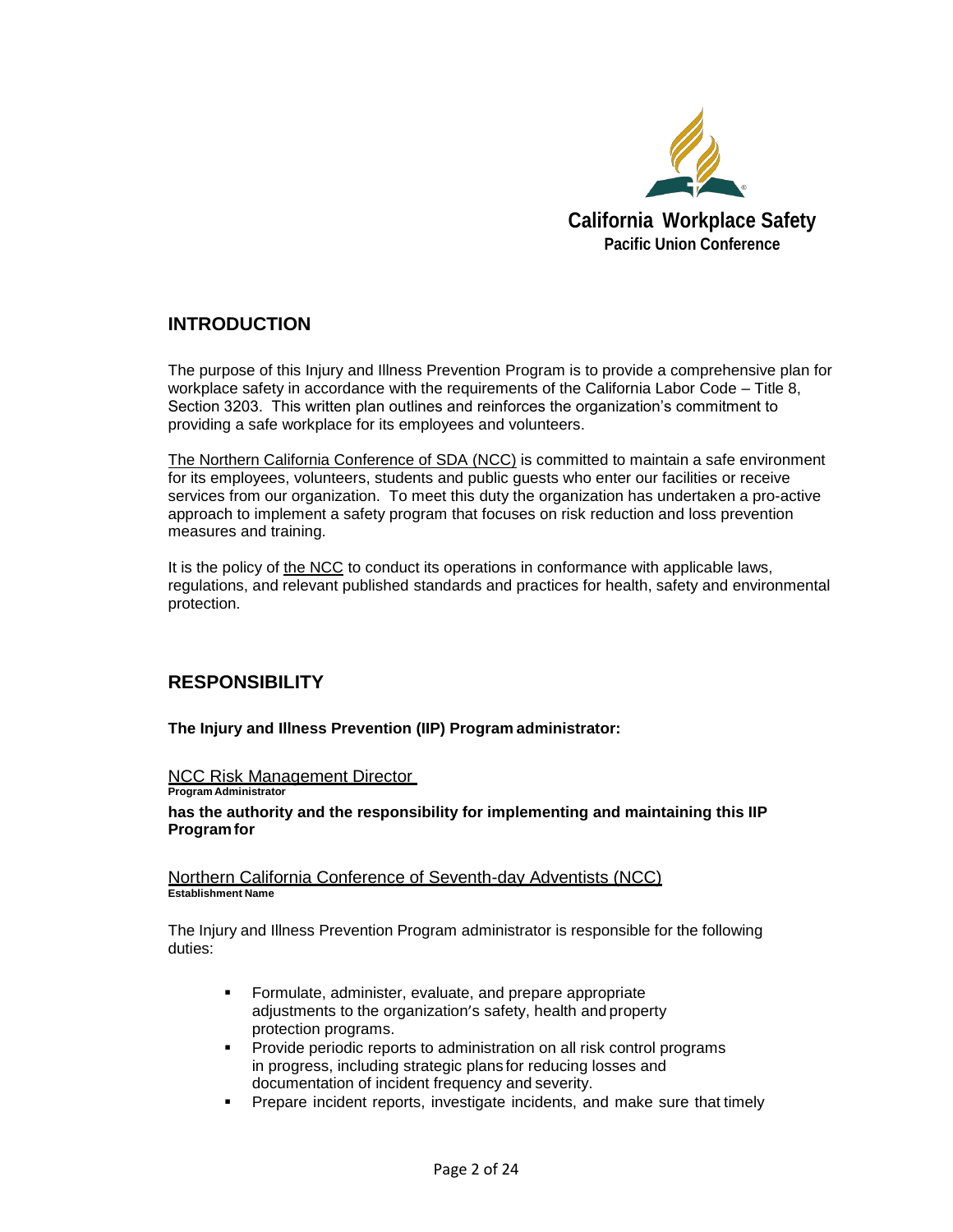corrective action is taken. Administration must be regularly informed of progress on corrections and benchmark achievements.

- Establish a system that allows employees or others to anonymously report unsafe or potentially hazardous workplace conditions. Evaluate all reports submitted and take necessary actions to mitigate the hazard.
- Assist in training employees in safety and health matters. The program administrator will maintain records of new employee safety orientation and all ongoing training programs. Training program elements and schedule will be based both on regulatory compliance and reduction in incidents and their costs.
- Perform hazard surveillance and supervise risk control inspections and surveys made by the safety committee and/or others to discover and correct unsafe work practices before they cause accidents.
- Make certain that work practices comply to federal, state, and local laws, standards or codes.
- Initiate and promote risk control communications in meetings and correspondence, and conduct activities that will stimulate the interest and maintain the accountability of risk control.
- Work with the safety committee to help them understand their role and responsibilities.
- Coordinate loss prevention consulting activity and support provided by outside professional organizations.
- Coordinate prompt claims reporting with the workers' compensation TPA and their preferred medical provider.

A written copy of this IIP Program will be maintained in the main office at each facility. The organization will also post an electronic copy on the employer's intranet website.

All managers and supervisors are trained and responsible for implementing this IIP Program in their work areas and answer worker's questions about the safety program. Each manager and supervisor will receive a copy of this IIP Program. The IIP Program is also available on the Employer's website:

http://www.nccsda.com/article/575/departments/risk-management/information/injuryand-illness-prevention-program. Employees and volunteers may receive a copy of this IIP Program upon request from their supervisor or the Human Resources Department.

### **SAFETY COMMITTEE**

NCC Risk Management Director as the Safety Committee chairperson will help coordinate an effective plan to reduce propertyand personal injury losses.

The committee meets quarterly. A calendar of meetings will be established. Agendas for meetings are distributed to all members at least one week prior to the meeting. Notice of meetings will be sent to each member of the committee and administration. Additional non-scheduled meetings of the Safety Committee may be required throughout the year. The Employer will establish the size and membership of the Safety Committee.

Principle activities and responsibilities include:

- Keep minutes of committee meetings to record progress in maintaining the organization's safety activities and provide copies to management.
- Establish safety training programs for the organization and the type of safety orientation that will be given to new employees and volunteers.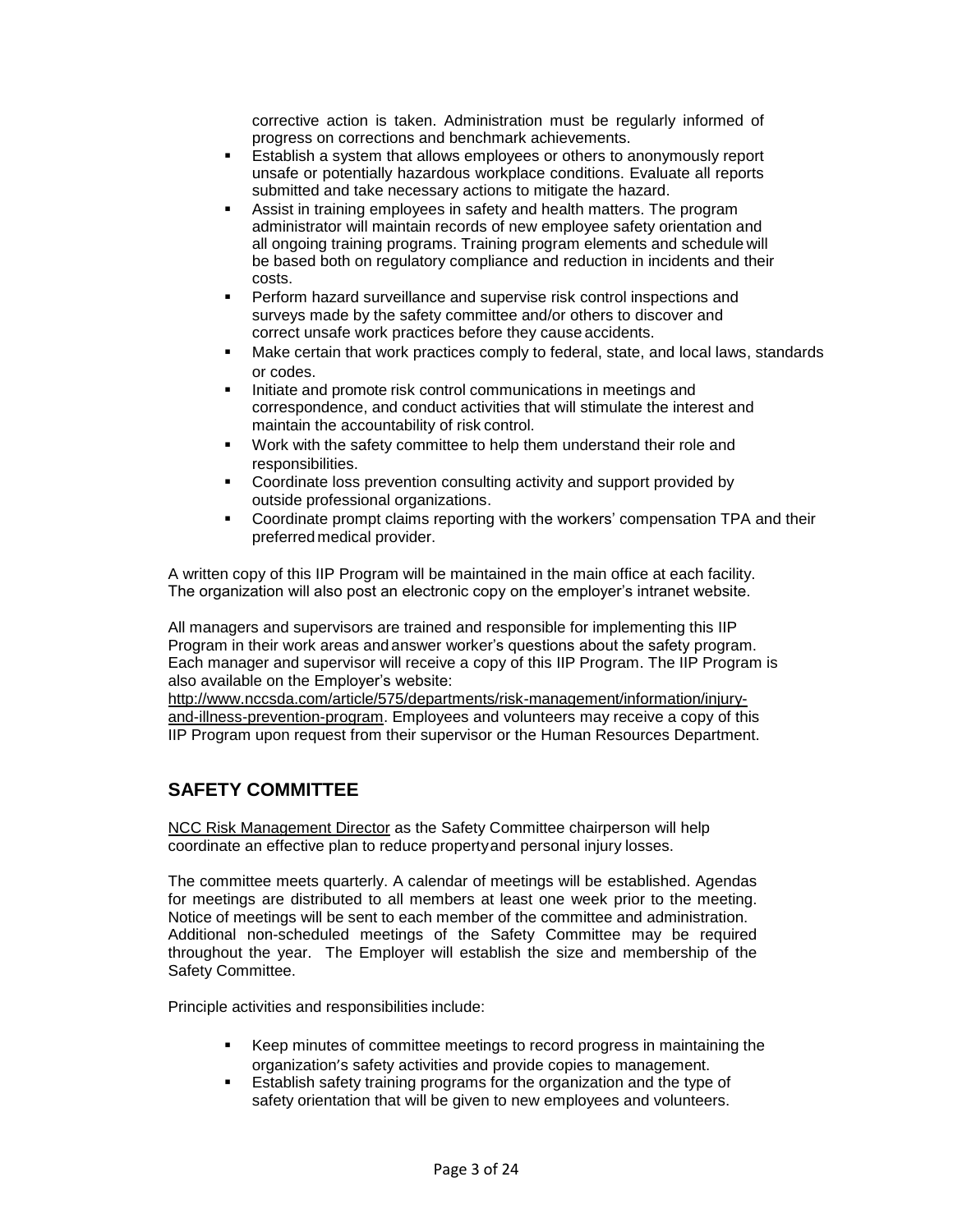- **•** Conduct periodic facility safety inspections to identify hazardous conditions andunsafe work practices and recommend corrective action.
- Act as a clearinghouse for all risk control ideas, activities and needs.
- Review incident investigation reports and near misses that have occurred in the past quarter to helpdetermine what corrective actions can be taken to prevent recurrence.
- Assist in the development of risk control performance expectations and work practices.
- Review compliance to safety and risk control recommendations made during facility site inspections.
- Coordinate the establishment of local safety committees and on-going training programs to promote safety knowledge in controlling risk throughout the organization.
- Individually promote safety activities and set good examples in the areas where they work, as well as respondto employees concerns and complaints in the area of safety, health and environmental hazards.
- Assist new employees in becoming competent and familiar with company risk control practices.
- Encourage prompt claims reporting and help to identify return-to-work opportunities with the worker's compensation TPA and their treating physicians or specialists and reporting all other related claims.
- **Coordinate risk control education and program alterations based, in** part, on needs identified from claim reviews, regular evaluations and investigations that reveal areas needing improvement.

### **COMPLIANCE**

All employees and volunteers are responsible for complying with safe and healthful work practices. Work supervisors have the primary responsibility to implement the organization's safety policies and procedures. Our system of ensuring that all workers comply with these practices include one or more of the following practices:

- **Informing all employees on the provisions of this IIP Program**
- Supervising the work performed by employees and volunteers
- Evaluating the safety performance of employees and volunteers
- Recognizing employees who perform safe and healthful work practices
- **Providing training to employees whose safety performance is deficient**
- **Employees may be disciplined for failure to comply with safe work practices**
- Requiring specific safety training courses for all employees every two years
- **Having first aid stations in key locations within our facilities**
- **Having all forklift drivers receive training and certification**
- Having all bus drivers properly licensed and enrolled in a random drug testing program

### **COMMUNICATION**

All managers and supervisors are responsible for communicating with employees and volunteers about occupational safety and health practices so they are understandable by all workers. Our communication system encourages all employees and volunteers to inform their work supervisor or manager about workplace hazards without fear of reprisal.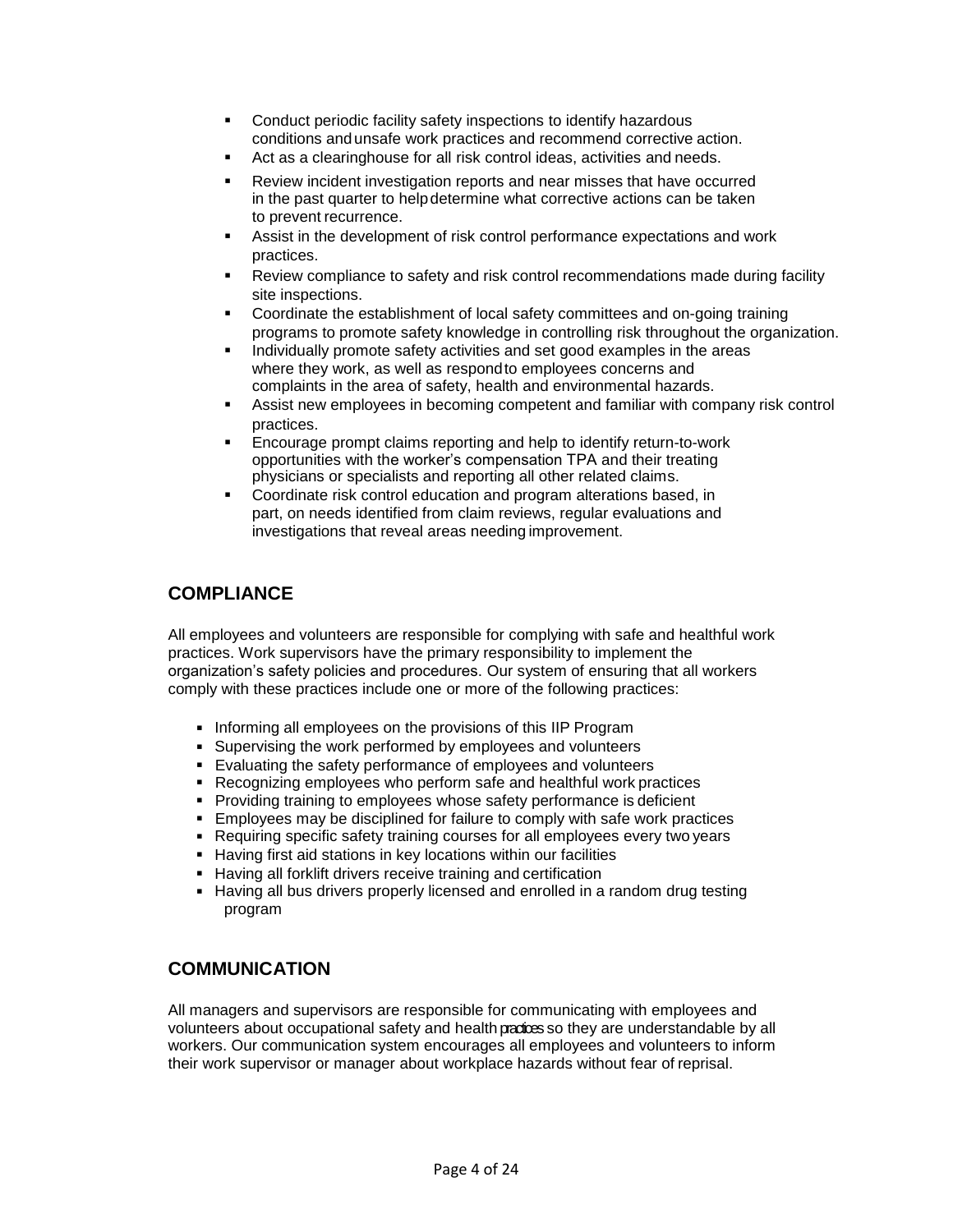Our communication system includes one or more of the following items:

- New employee orientation including a discussion of safety and health policies and procedures;
- Annual review of our IIP Program;
- **Training for employees and volunteers;**
- Regularly scheduled safety meetings;
- Posted or distributed safety information to employees and volunteers;
- A system for employees and volunteers to anonymously inform management about workplace hazards.

Employees and volunteers should report workplace hazards or unsafe conditions to their supervisor or contact:



Employees and volunteers are advised that reporting unsafe conditions or practices are protected by law. It is illegal for the employer to take any action against an employee in reprisal for exercising their rights to participate in communication involving safety.

### **EMPLOYEE RECOGNITION**

We recognize the consistent performance of safety and healthful work practices by our employees and volunteers by:

- **Informal recognition of safety practices in management meetings;**
- Written acknowledgement of safe work practices by their supervisor or manager which is retained in the employee's personnel file;
- **Formal recognition of the employee, volunteer or groups for safety** practices during staff meetings or other public meetings;
- Material recognition: appropriate gifts, monetary awards, time off etc;
- Advancement within the organization through promotion or new responsibilities.

### **DISCIPLINARY ACTION**

The employer recognizes the importance of maintaining workplace safety at all times. When it becomes necessary, the company reserves the right to discipline employees or volunteers who knowingly violate workplace safety rules or policies. Disciplinary measures will include, but are not limited to:

- **•** Verbal warnings for minor offenses;
- Written warning by the supervisor or manager for severe or repeated violations of safety rules with a copy retained in the employee's personnel file;
- Possible suspension without pay, if verbal and written warnings do not prove to be sufficient.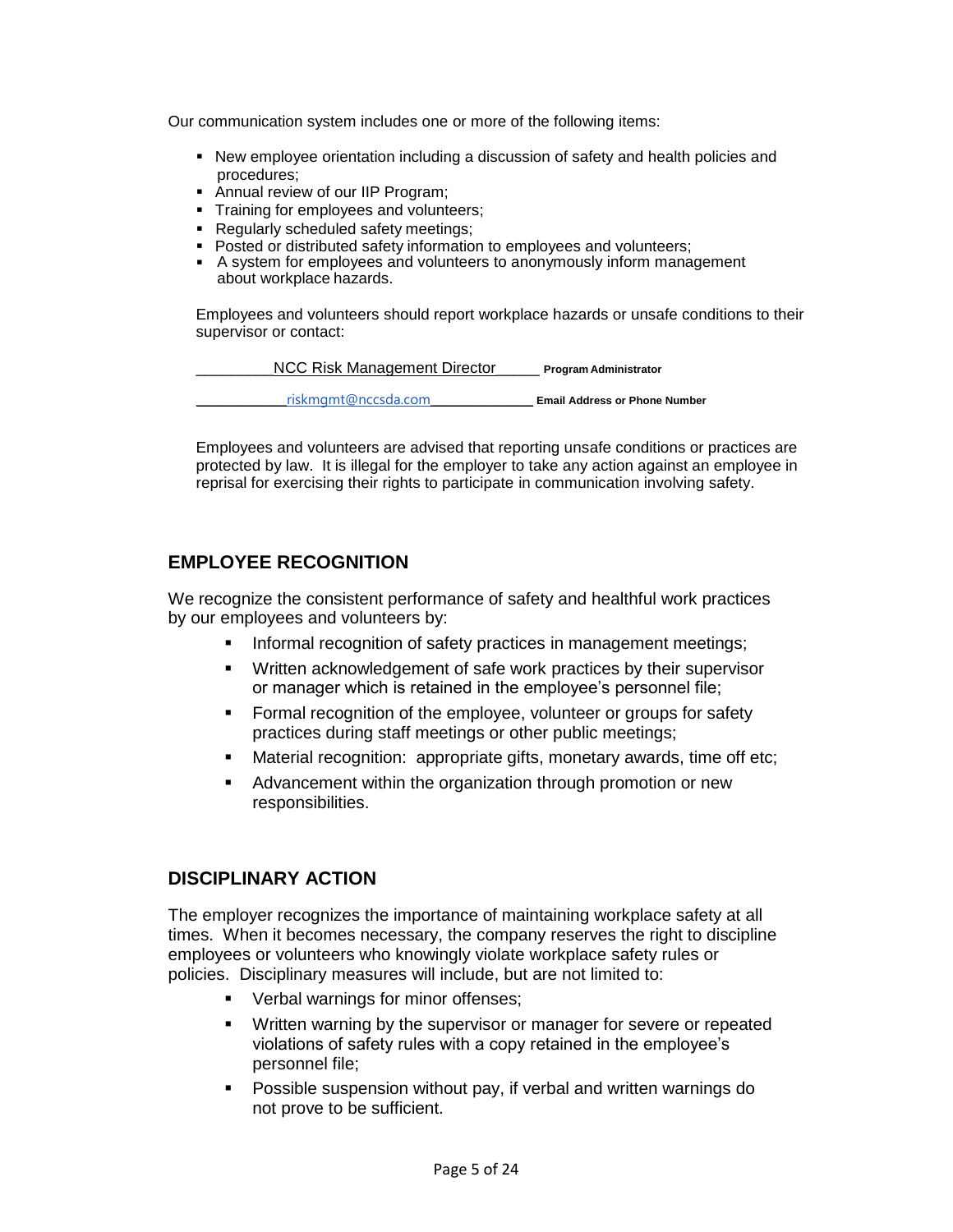If none of the above measures achieve satisfactory corrective results, and no other acceptable solution can be found, the employer may have no other choice than instituting procedures to terminate the employment of the employee in accordance with company policies. Volunteers who fail to cooperate in following workplace safety rules and policies may be asked to no longer serve the organization in their volunteer capacity. Employees and volunteers must understand the employer will not tolerate workers who continue to jeopardize their own safety and the safety of others.

### **HAZARD ASSESSMENT & REPORTING**

Periodic inspections to identify and evaluate workplace hazards shall be performed by a competent observer throughout the year.

Periodic inspections are performed according to the following schedule:

- The initial establishment of this IIP Program;
- When occupational injuries and illnesses occur;
- When required or conducted by regulatory agencies or local authorities;
- Whenever workplace conditions warrant an inspection; and
- Periodic professional risk control site inspections by outside consultants.
- NCC Risk Mngmt Director may also periodically perform workplace inspections. **Name or Title of Person/Position**

Employees or volunteers should report any hazardous condition or un-safe practices observed in the workplace to their supervisor or manager. The supervisor or manager is responsible to report the unsafe or hazardous condition to management and take appropriate measures to correct or mitigate the exposure.

### **HAZARD CORRECTION**

Unsafe or unhealthy work conditions, practices or procedures shall be corrected in a timely manner based on the severity of the hazards. Hazards shall be corrected according to the following procedures:

- As soon as reasonably possible when observed or discovered; and
- In keeping with industry standards or the under the direction of emergency responders or governmental regulatory agencies.
- When an imminent hazard exists which cannot be immediately abated without endangering employee(s), volunteers and/or property.
- All exposed workers will be removed from the area except those necessary to secure or correct the existing hazardous condition.
- Temporary warning signs/barriers shall be used to identify the area where the hazard exists.
- Workers who are required to correct the hazardous condition shall be provided with the necessary personal protective equipment (PPE) to perform the task safely.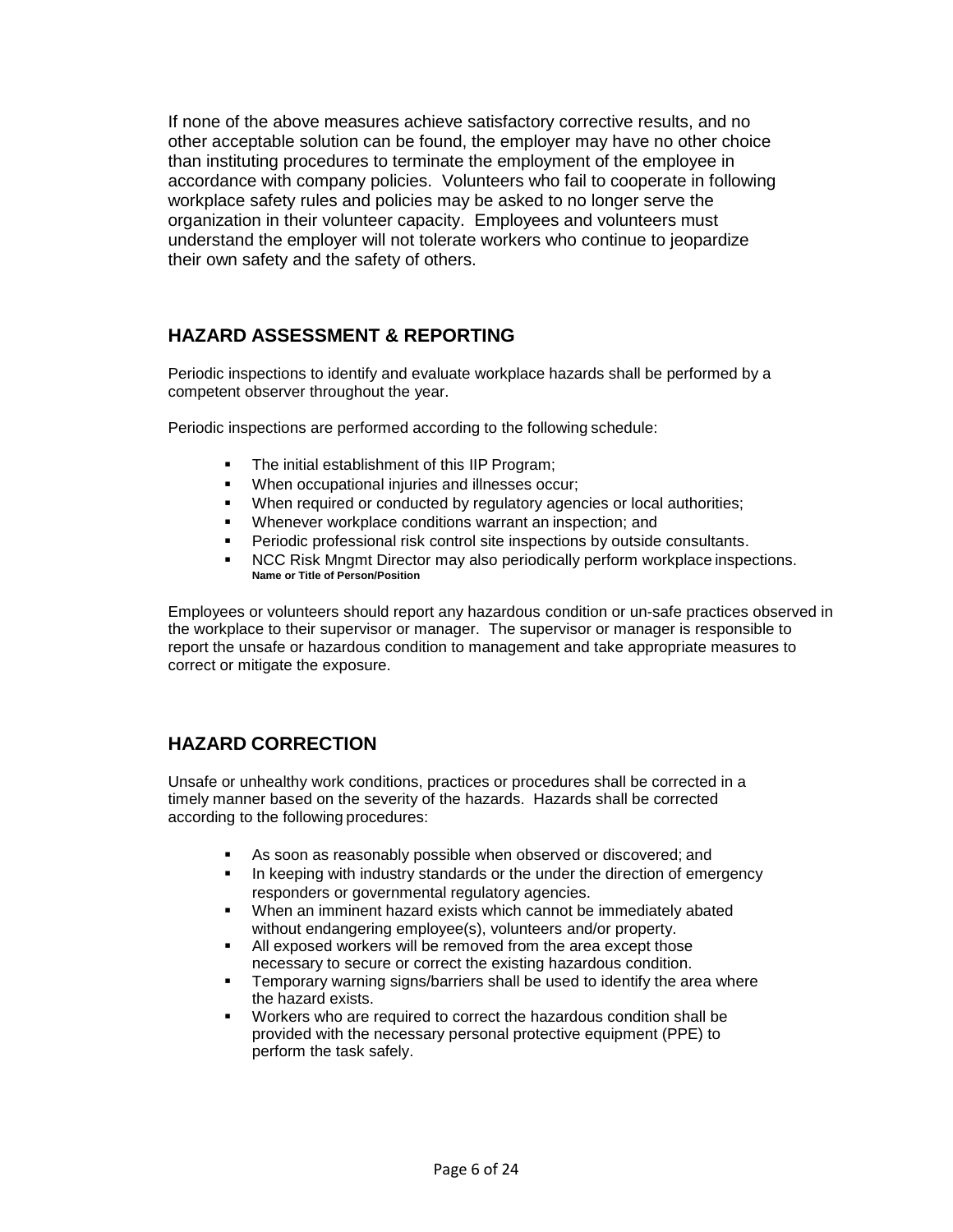### **ACCIDENT/EXPOSURE INVESTIGATIONS**

Accident investigation is a systematic method of collecting factual information regarding incidents which occur in the workplace. Procedures for investigating workplace incidents, accidents and hazardous substance exposures include:

- **Interviewing injured workers and witnesses;**
- Examining the workplace for factors associated with the accident/exposure;
- Determining the immediate and root cause of the accident/exposure:
- Taking corrective action to prevent the accident/exposure from reoccurring; and
- Recording the findings and actions taken.

### **TRAINING AND INSTRUCTION**

All workers, including managers and supervisors, shall have training and instruction on general and job-specific safetyand health practices. Managers and supervisors have the primary duty to provide on-job safety training to employees and volunteers. The employer may use online safety training course(s) or other media to provide this training.

Training and instruction is provided:

- When this IIP Program is first established;
- To all new employees, except for construction workers who are provided training through a construction industry occupational safety and health training program approved by CAL/OSHA;
- To all employees and volunteers with respect to hazards specific to their job assignment;
- To supervisors to familiarize them to the safety and health hazards for which workers under their immediate direction and control may be exposed;
- To all employees and volunteers given new job assignments for which training has not been previously provided;
- Whenever new substances, processes, procedures or equipment are introduced to the workplace and represent a new hazard;
- Whenever the employer is made aware of a new or previously unrecognized hazard.

### **GENERAL SAFETY PRACTICES**

General workplace safety and health practices include, but are not limited to, the following:

- **IMPLEMENTATION AND MAINTED INCOCO EXAMPLEM** IN Program;
- **Emergency action and fire prevention plans;**
- Provisions for medical services and first aid including emergency procedures;
- Appropriate safety signage/posters and notifications posted at all facilities;
- Prevention of musculoskeletal disorders, including using proper lifting techniques;
- Proper housekeeping, such as keeping stairways and aisles clear, work areas neat and orderly, and promptly cleaning up spills;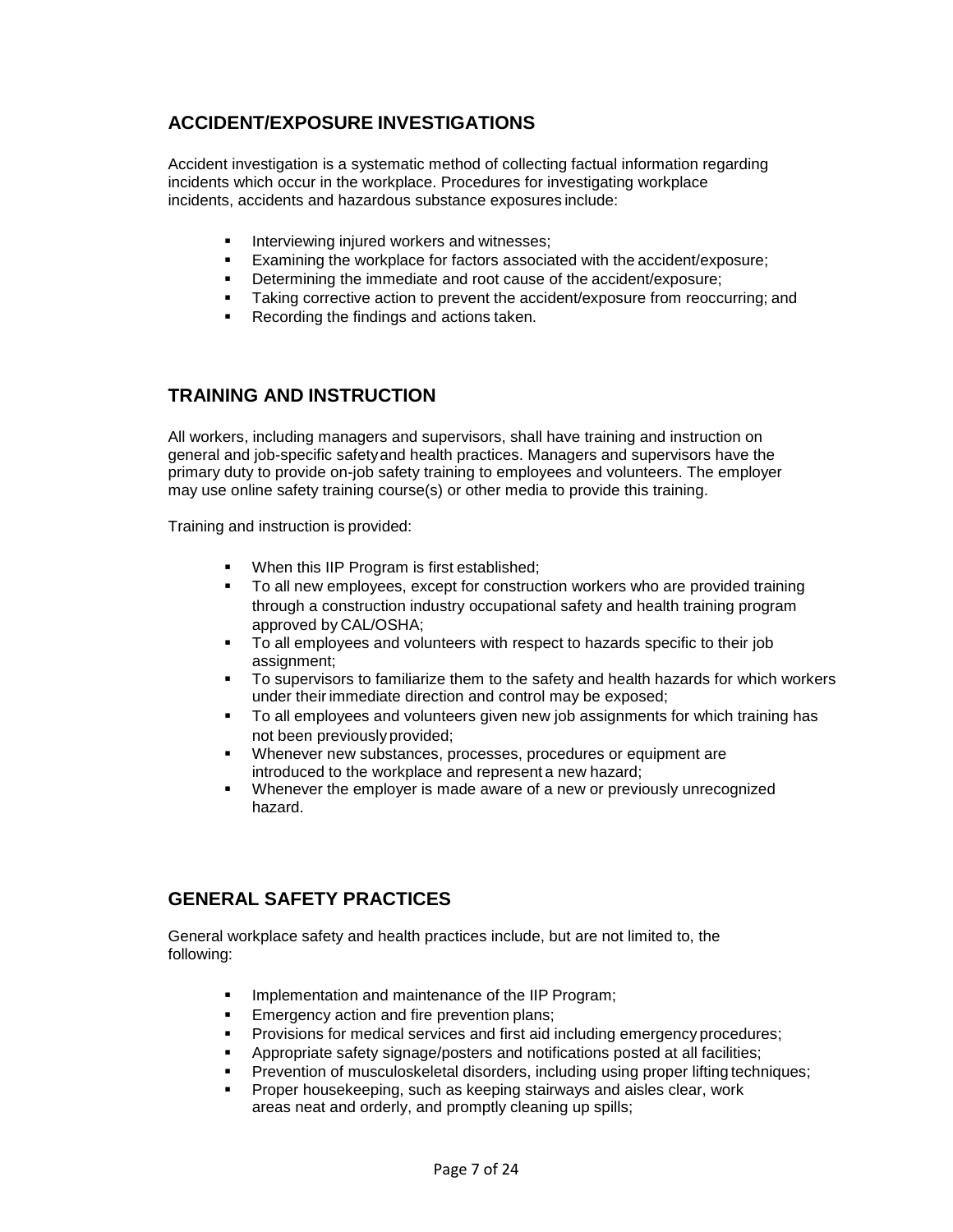- Prohibiting bullying, horseplay, scuffling, or other acts that tend to adversely influence safety;
- **Proper storage to prevent stacking goods in an unstable manner or** storing goods in a manner that blocks doors, exits, fire extinguishing equipment and/or electrical panels;
- Prompt reporting of hazards and accidents to supervisors;
- Maintaining a current Hazard communication system, including worker awareness of potential chemical hazards, up-to-date Safety Data Sheets (SDS) and proper labeling of containers:
- Proper storage and handling of toxic and hazardous substances including prohibiting eating or storing food and beverages in areas where they can become contaminated.

### **RECORDKEEPING & REPORTING**

This IIP program has established the following recordkeeping and incident reporting practices:

### Recordkeeping

- The IIP program administrator shall be responsible to maintain all records for this program;
- Records shall include the following:
	- o Hazard assessment inspections, including the person(s) conducting the inspection;
	- o Reports of unsafe conditions and work practices that have been identified and the action taken to correct the identified unsafe conditions and work practices;
	- o Risk control reports received from outside consultants and actions taken to correct deficiencies;
	- o Minutes of all Safety Committee meetings;
	- o Compliance training records for employees and volunteers;
	- o Incident/Accident Investigation reports;
	- o Critical Incident Reports reported to CAL/OSHA;
	- o Correspondence associated with any CAL/OSHA; investigations, fines or penalties.
- Records shall be retained for a minimum of five (5) years in the organization's files.

#### Incident Reporting

- All workplace injuries or illness suffered, however slight, shall be reported immediately to the work supervisor or manager;
- The supervisor or on-site first aid staff will assess the severity of the injury and direct the injured employee or volunteer for appropriate medical treatment;
- If emergency medical care is required CALL 911, immediately to notify first responders;
- The supervisor or the injured employee shall report all workplace accidents to the employer's human resources or risk management department immediately or within a minimum of twenty-four (24) hours after the accident occurs;
- The injured employee or a family member will be required to complete the appropriate California workers' compensation notice of injury form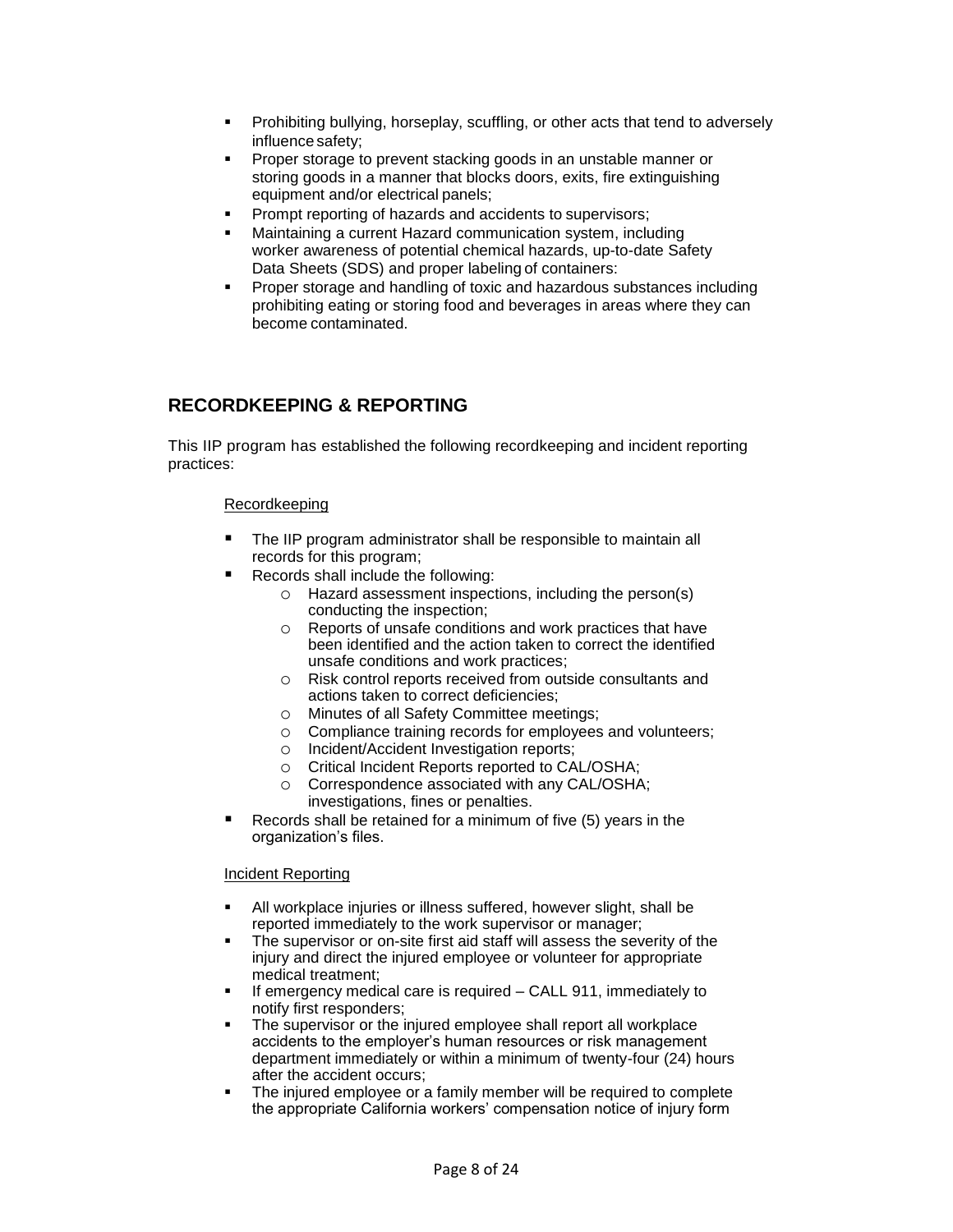provided by the employer;

- **The employer is required to file the completed accident notice to the** workers' compensation claim administrator to handle the investigation and processing of the employee's claim;
- The employer may ask the supervisor or other designated individuals to conduct an incident/accident investigation;
- The employer will work closely and in cooperation with the workers' compensation claims administrator, legal counsel and other regulatory agencies in the investigation and handling of all work-related claims.
- If a volunteer is injured, the supervisor will report the accident to the employer's risk management department immediately or within a minimum of twenty-four (24) hours after the accident occurs;
- The employer will contact the injured volunteer or a family member to provide them with the appropriate accident reporting forms;
- The employer will submit the volunteer's accident form to the appropriate insurance carrier and work in cooperation with the insurer's claim department to handle this claim.

### Critical Incident/Accident Reporting to CAL/OSHA

All California employers are required by law to immediately report to CAL/OSHA any work place accident that results in the death or serious bodily injury/illness to a worker. Reporting the accident to the workers' compensation claims administrator – **DOES NOT** meet the employer's duty to report these accidents to CAL/OSHA. All supervisors and managers shall report critical incidents/accidents immediately to the employer's human resources or risk management department.

Reporting Requirements:

- Employers must report work-related or suspected work-related fatalities, catastrophes, and serious injuries or illnesses within *eight (8) hours* by phone or fax to the nearest district office of the CAL/OSHA Enforcement Unit in the Division of Occupational Safety & Health.
- A serious injury or illness is one that requires employee hospitalization for more than 24 hours for other than medical observation, or in which a part of the body is lost or permanent disfigurement occurs. Work-related serious injury or illness does not include an accident on a public street or highway.
- Immediately, means as soon as practically possible but no longer than eight (8) hours after the employer knows or with diligent inquiry would have known of the death or serious injury or illness. If the employer can demonstrate that exigent circumstances exist, the reporting time period shall be no longer than twenty-four (24) hours after the incident. – Chapter 3.2 CAL/OSHA Regulations, Subchapter 2, Article 3 – Reporting Work-Connected Injuries §342 (a)

Required Information for Reporting to CAL/OSHA:

- a. Time and date of accident/event
- b. Employer's name, address and telephone number
- c. Name and job title of the person reporting the accident
- d. Address of the accident/event site
- e. Name of person to contact at accident/event site
- f. Name and address of injured employee(s)
- g. Nature of injuries
- h. Location where injured employee(s) was/were taken for medical treatment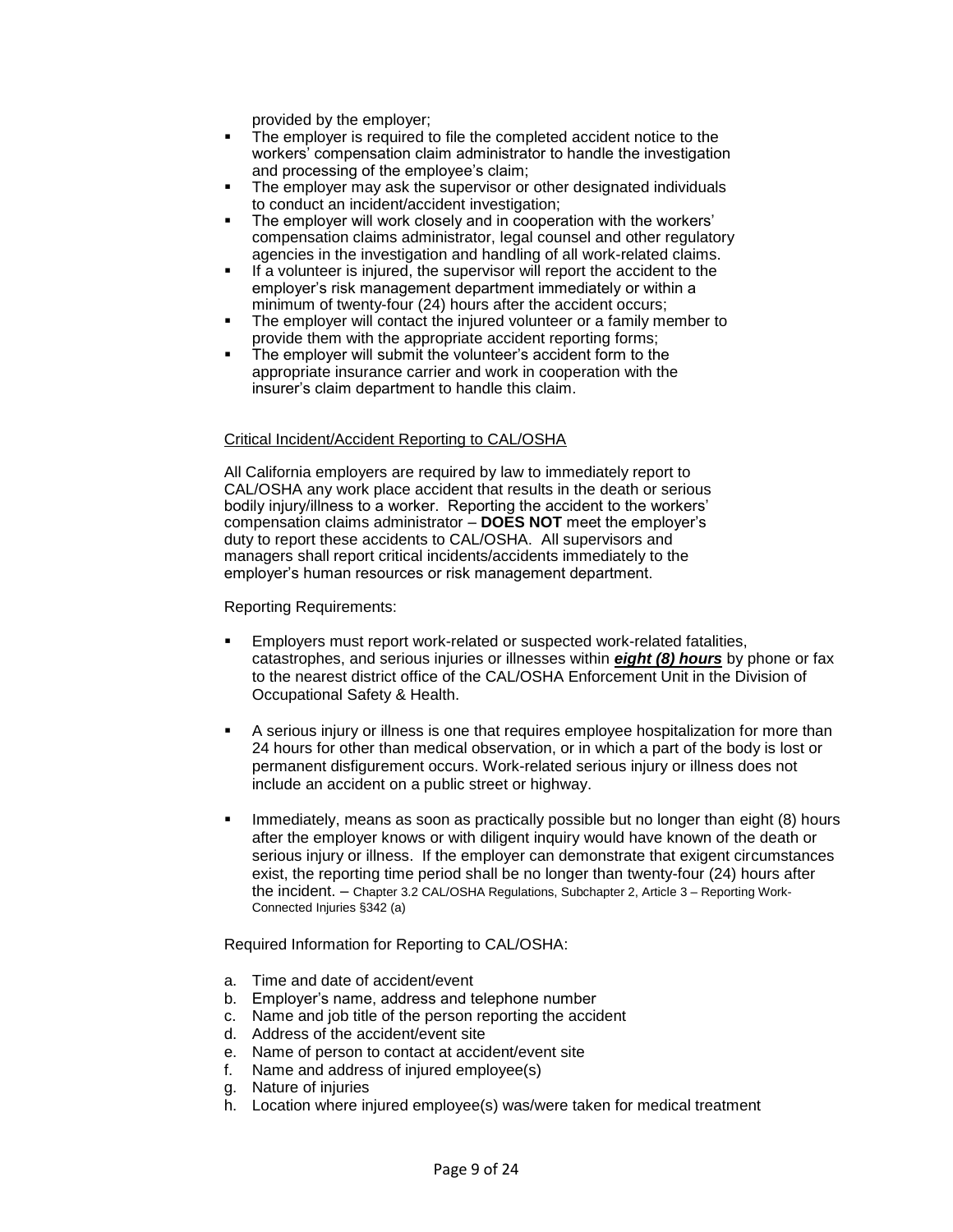- i. List and identity of other law enforcement agencies present at the accident/event site
- j. Description of accident/event and whether the accident scene or instrumentality has been altered.

To determine the contact information of the nearest CAL/OSHA Enforcement Office for reporting an incident visit: <http://www.dir.ca.gov/dosh/report-accident-or-injury.html> Telephone reports can be made 24 hours a day, 7 days a week.

### **EMERGENCY ACTION PLAN**

- All locations will have a written emergency action plan for their facilities and train employees and volunteers on how to respond in the event of an emergency;
- **Facilities will post 911 and other emergency telephone numbers clearly throughout** the facility;
- Emergency plan shall include instructions on how to communicate in the event of an emergency;
- The emergency plan will address fire, medical, acts of violence and earthquake or other weather related emergencies;
- Employees and volunteers need to be aware of their environment at all times and report any suspicious packages or events immediately to the appropriate supervisor or law enforcement agency;
- **If an announcement is made that calls for evacuation, evacuation from the building** should be made immediately;
- Always have in mind two (2) evacuation routes in the event of an emergency;
- Move away from the building to allow access for emergency first responders;
- Never re-enter a building until the appropriate authorities give the all clear after the emergency response has ended;
- If an active shooter situation occurs, employees and volunteers should follow the safety principles of Run, Hide, Fight – See video: <https://www.youtube.com/watch?v=5VcSwejU2D0>
- In the event of an emergency, stay calm and cooperate fully with all instructions given by law enforcement officer.

### **FIRE PLAN**

In case of fire, notify others by pulling a fire alarm box or call the appropriate person to announce an evacuation; call 911 or the local fire department. When a fire alarm sounds or an evacuation order given, immediately evacuate the building and do not allow any one to re-enter the building unless the all-clear has been given by the appropriate authorities.

Fire extinguishersare strategically place throughout the facility. They are only to be used to extinguish smallfires by individuals who are trained in their operation.

Fire Evacuation Procedures:

 Walk quickly; do not run, to the nearest exit, as specified in safety training and posted on facility diagrams. Use an alternate route if the closest exit is blocked. (NOTE: Evacuation routes and assembly areas are posted throughout the facility.) Be familiar with the nearest primary and secondary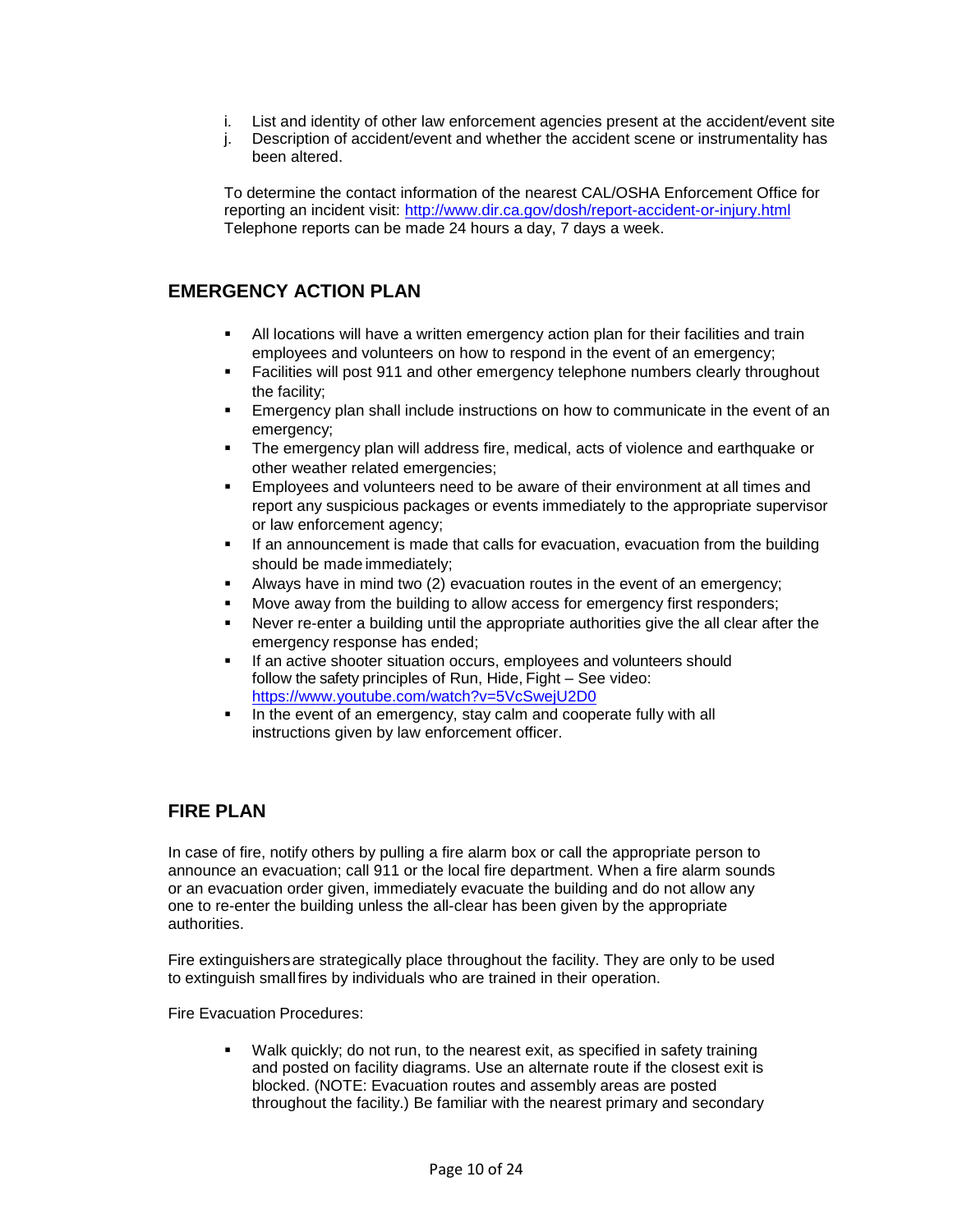exit routes;

- Stay clear of the building and proceed to the designated assembly area and remain until all personnel are accounted for and authorized to return to the building or leave the facility;
- Supervisors or managers will help to determine if any one is missing from their respective work area;
- Only trained, designated personnel will attempt to extinguish small fires and then only after sounding the alarm to evacuate. (Do not attempt to extinguish a fire beyond the capabilities of a portable fire extinguisher)
- An annual training session is held which includes evacuation procedures, meeting in designated areas and training on the use of fire extinguishers.
- **Illuminated exit signs, smoke detectors and emergency lighting are** provided throughout the facility;
- All exit doors are to be operational and clear from obstructions at all times;
- Rope ladders and other safety equipment may be available. This equipment can be used during evacuation for active shooter events or other life threatening situations that require evacuation.

### **EARTHQUAKES**

- Immediately take shelter under a desk or sturdy table. Do not attempt to evacuate the building. If no desks or tables are nearby, interior doorways can sometimes be used as a place of refuge.
- Stay clear of outside walls, windows, or objects that can fall.
- REMEMBER: Drop, Cover and Hold On until the shaking stops.
- When shaking stops and it is safe to exit, evacuate immediately. Use stairways instead of elevators. Watch for loose or fallen debris as you exit.
- Stay clear of buildings, trees, lamp poles and electrical power lines.
- Take a headcount to determine if all workers have safely evacuated the building.
- Provide first aid or call 911 to obtain medical care for the injured workers.
- Follow the instructions of emergency responders or responsible persons on when it is safe to re-enter the building.
- The supervisor or manager should inspect the building for damage and report all damage to the employer's risk management department.
- Earthquake emergency kits are maintained in designated areas of the facility. All employees are encouraged to keep a flashlight and personal earthquake kit at their work station.

### **FIRST AID & MEDICAL EMERGENCIES**

- In case of emergency, First Aid supplies are strategically located in the facility.
- Assess the medical situation and If emergency medical care is required, CALL 911, immediately to notify first responders.
- Send a co-worker to the building entrance to meet first responders so they can be directed to the site of the medical incident.
- Some facilities may have an automated external defibrillator (AED) located in marked areas that can be used in the event of a medical emergency.
- Employees trained in first aid also receive blood-borne pathogen training.
- Avoid contact with blood, body fluids or other possible infectious materials.
- Protective gloves, CPR masks and other equipment is available for first aid providers and clean up personnel. Report any possible exposure to blood-borne pathogens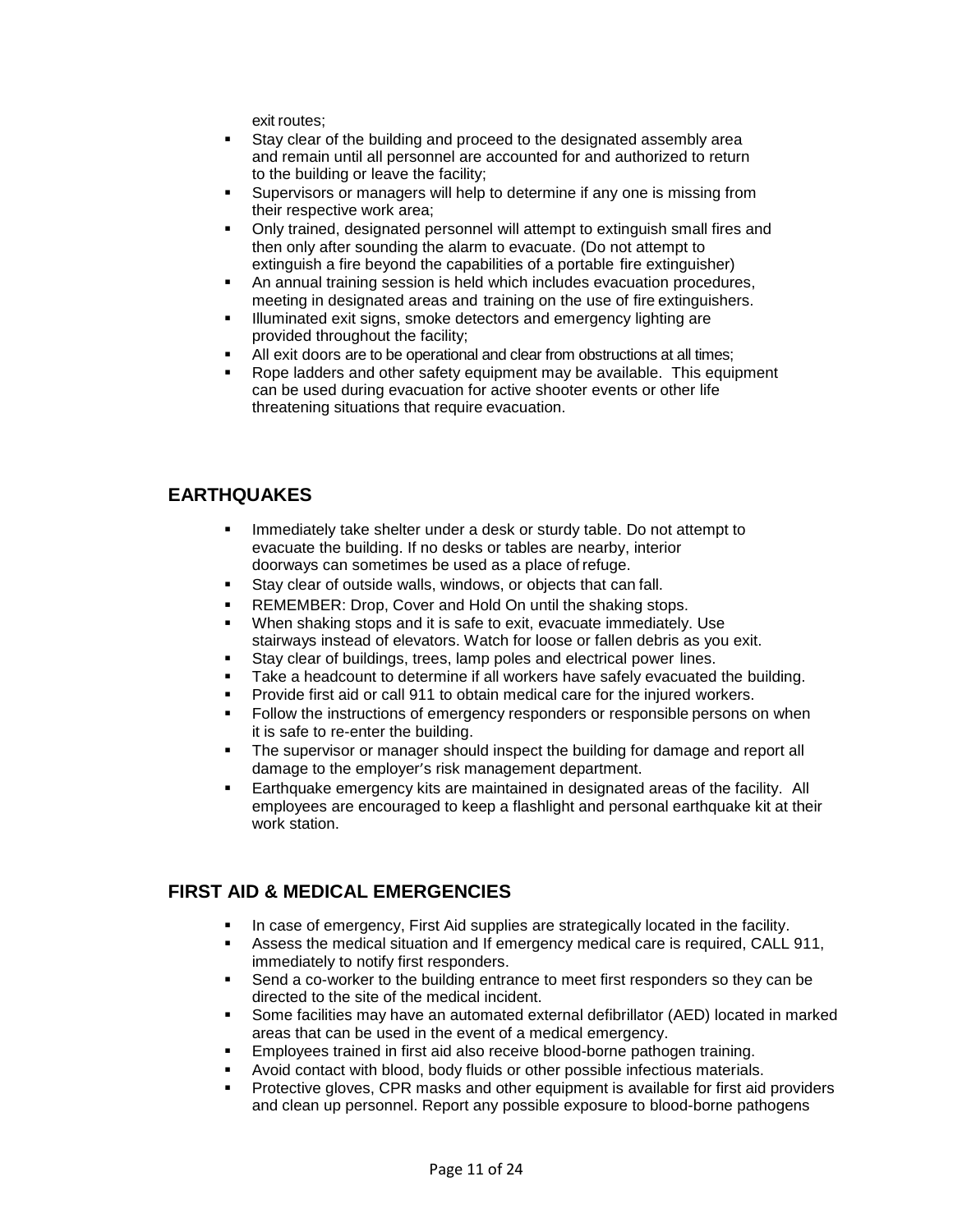your supervisor or the responsible person.

 Notify your supervisor or manager of the medical emergency so proper communication can be given to employer and family members.

### **INFECTION CONTROL & BLOOD-BORNE PATHOGENS**

All employees and volunteers need to be aware of potential exposure to infectious agents in blood or body fluids and take necessary precautions to avoid contact in the course of their work.

The employer has taken the following steps to address these hazards in the workplace:

- Implemented workplace safety practices and infection control procedures, where appropriate, such as required hand washing, universal precautions training, handling of sharp instruments, proper disposal of contaminated materials and adequate ventilation.
- Designated employees have received training on blood-borne pathogen safety.
- When providing first aid or CPR, protect yourself first, then treat the injured second.
- Personal protective equipment (PPE) is provided to employees and volunteers.
- After removing PPE, wash hands or affected areas with soap and warm water. Never reuse soiled gloves, masks or gowns and dispose of properly in a bio-hazard container.
- Bio-hazard cleaning supplies are available to disinfect work surfaces and PPE after contact with blood and/or body fluids.

### **HEAT ILLNESS PREVENTION**

All employees and volunteers need to be aware of the hazards associated with working in areas of high heat exposure (above  $80^{\circ}$  F) and take necessary precautions to avoid heat illness in the course of their work.

The employer has taken the following steps to address high heat exposure hazards:

- The supervisor or manager shall be responsible to carry out the implementation of these heat illness prevention procedures and monitor weather conditions at the job site.
- Supervisors will be trained on their responsibility to provide water, shade, cool-down breaks and access to first aid as well as the worker's rights under this CAL/OSHA standard without fear of retaliation by the employer.
- Employees and volunteers will be reminded throughout the work day to drink plenty of water and take preventative cool-down rest breaks when needed.
- All employees and volunteers shall be trained to recognize the signs and symptoms of heat illness and allowed to call for emergency medical services when necessary.
- The employer will provide drinking water containers (5 to 10 gallons each) at the job site in adequate number so all employees and volunteers have free access to clean, cool drinking water.
- When the temperature equals or exceeds  $90^\circ$  F, the supervisor will again encourage workers to drink plenty of water and take rest breaks in shaded areas.
- The employer will provide access to indoor areas or provide shade structures for workers to take rest breaks during the day.
- When an employee or volunteer is showing symptoms of possible heat illness, steps will be immediately taken to keep the stricken worker cool and comfortable until emergency medical assistance can be provided. Under no circumstances will the stricken person be left unattended.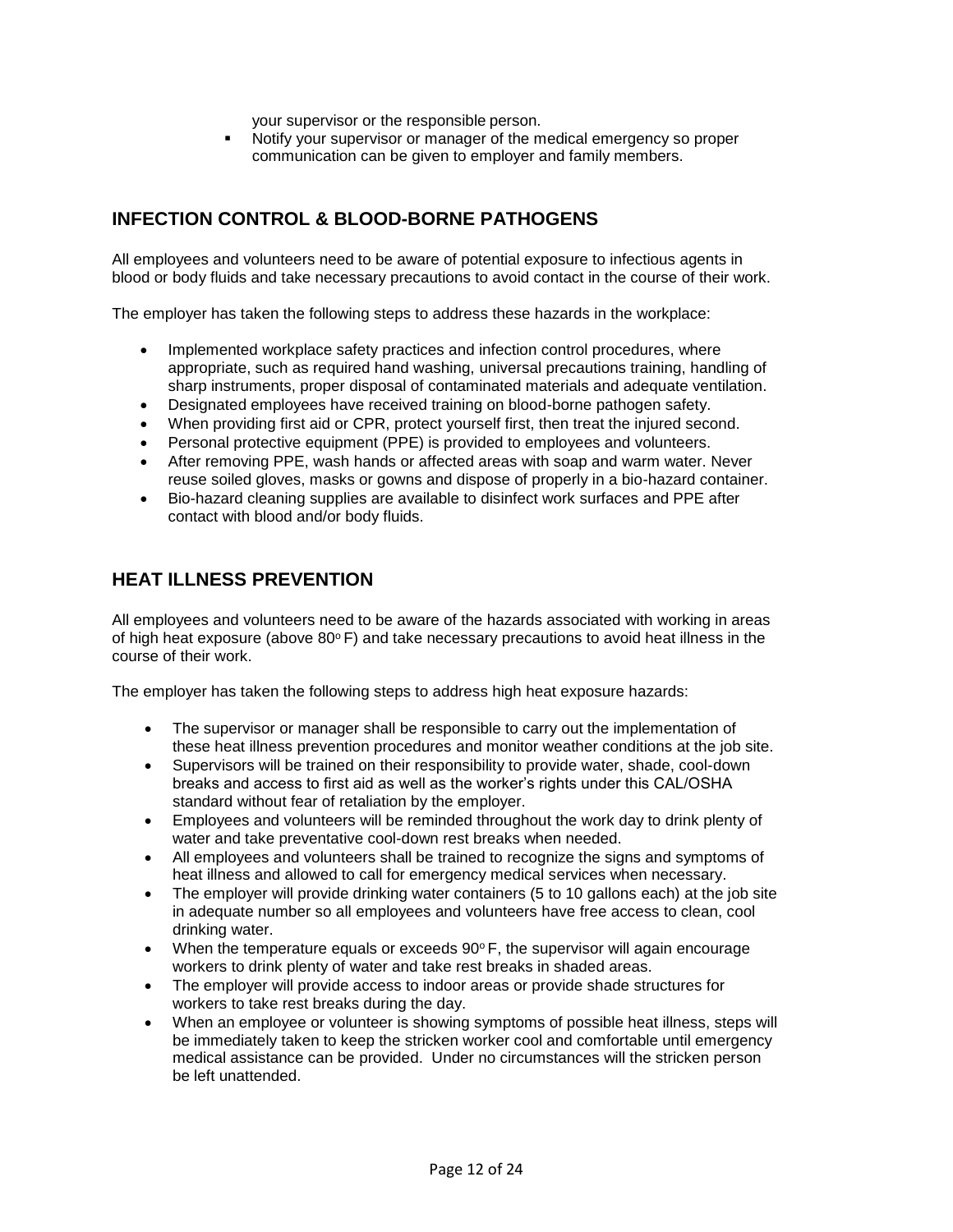### **COMMUNICATING WORKPLACE HAZARDS**

Supervisors and managers are responsible for communicating with all employees and volunteers about safety and health issues in a form readily understandable by all workers. Supervisors are responsible for ensuring that employees and volunteers are provided access to information regarding hazards pertinent to their job duties. This information is available from a number of sources including, but not limited to: Safety Data Sheets (SDS), safety labels on containers, equipment operating manuals or other posted warning signs in the work area.

### **Safety Data Sheets (Each location needs their own HAZCOM inventory and SDS forms on site)**

Safety Data Sheets (SDS) provide information on the potential hazards of products or chemicals. Written copies of SDS for chemicals used at the facility are available in the main office or other designated location. The facility supervisor or manager is responsible to maintain the inventory of chemicals or hazardous materials at each location. If a SDS is missing for a specific substance or chemical it should be obtained by contacting the manufacturer or it may be downloaded from various Internet sources. The employer may also retain electronic copies of SDS information on their organization's website. All containers are required to have appropriate Globally Harmonized System (GHS) standard labeling to identify the substance and appropriate hazard warnings.

Employees and volunteers are instructed as follows:

- It is prohibited to introduce hazardous substances into the workplace without permission from the facility supervisor or manager.
- All employees and volunteers shall observe and follow instructions on labels.
- Personal Protective Equipment (PPE) shall be worn at all times when working with substances or equipment of a hazardous nature. If in doubt or not sure if a hazard exists, PPE should be worn out of precaution.
- All hazards substances and chemicals shall be handled safely.
- All employees and volunteers working with hazardous substances and chemicals shall request, read, and follow SDS safety requirements or have prior work experience training on using the substance.
- All employees and volunteers working with hazardous substances or chemicals shall store them safely in accordance with SDS and GHS requirements.

The employer relies upon the information found in each SDS and does not conduct independent hazard determinations.

Contractors are required to provide information on any chemical or hazardous substance used in our facility as a condition of their contract.

All contractors will communicate with the facility manager to make them aware of any chemicals or hazardous substances being used on site in work areas.

All contractors and their employees will be responsible to abide by all CAL/OSHA standards regarding the use and storage of chemicals or hazardous materials on site and in the work area.

### **INJURY & ILLNESS PREVENTION PROGRAM IMPLIMENTATION DATE**

The NCC IIP Program was revised and implemented on: 3/14/2018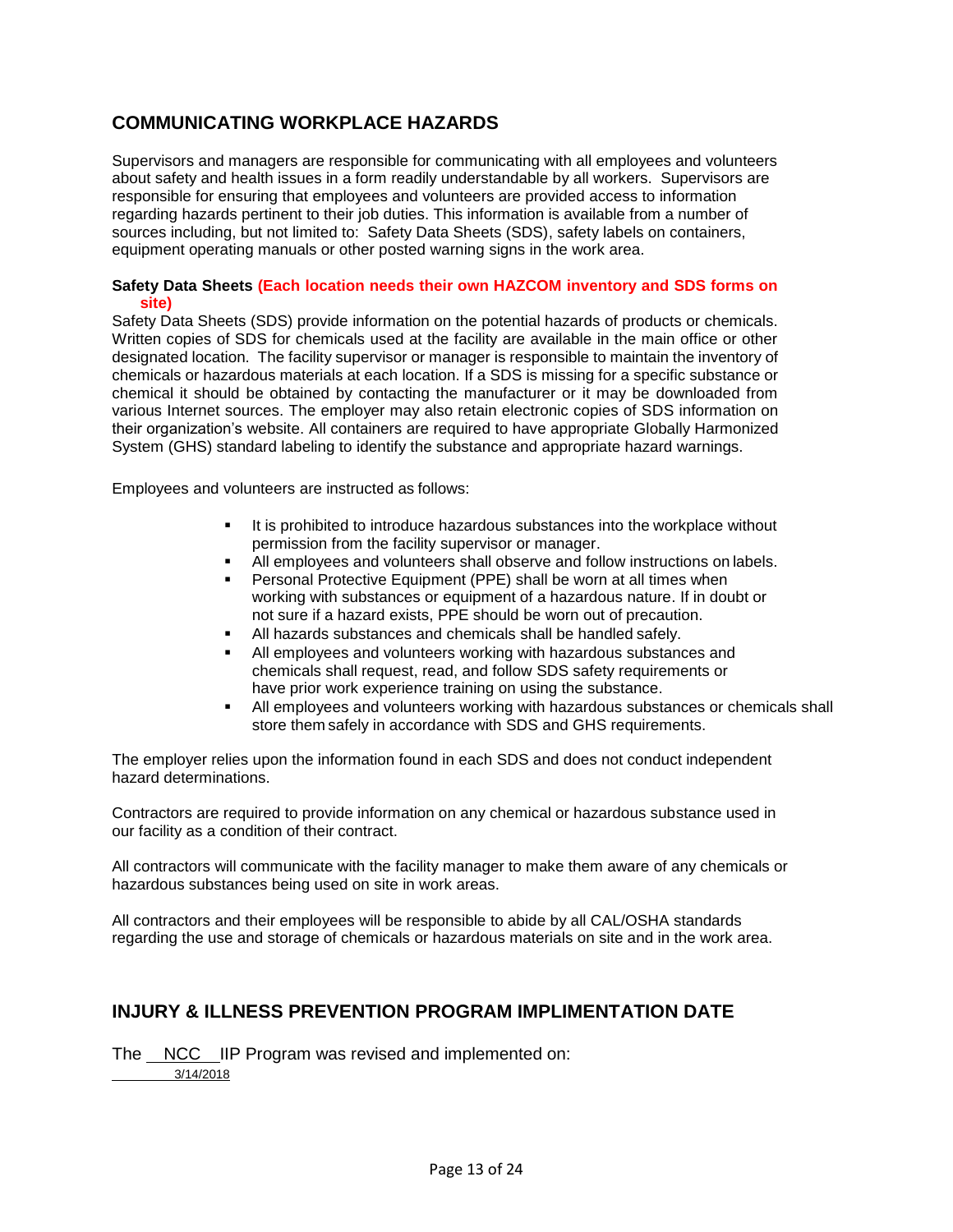# **ALL EMPLOYEES**

### **Employee Responsibilities**

We require all employees and volunteers to follow these safety principles for safe work performance and be responsible for their own actions and conduct. Cal/OSHA requires that we furnish our workers a place of employment "free from recognized hazards that are causing or are likely to cause death or serious physical harm to employees." Our workers also play a significant role in the success or failure of this IIP Program.

All employees and volunteers are required to perform their jobs to the best of their ability as well as perform them in a safe manner. It is critical that workers do not circumvent safety features and safe work behaviors that can cause them or others to be at risk. Workplace accidents are preventable. We must each carry out our safety responsibility. We each share a common goal and these are the requirements of each person working in this facility.

### **Primary requirements**

Employee and volunteer responsibilities for safety include the following:

- Practice safe work habits at all times by following all safety policies, company expectations, and CAL/OSHA regulations. Be an example to co-workers.
- Maintain equipment in good repair with all safety features and guards in place and working condition.
- Report damaged equipment immediately for replacement or repair.
- Do not perform your task without the appropriate PPE protection.
- Report unsafe work practices and/or unsafe conditions immediately. You may use the company reporting system to record your concern anonymously.
- Summon first aid as soon as possible when injuries or illness demand prompt medical attention.
- Maintain good housekeeping and keep all work areas clean and organized.
- Report all injuries and incidents to your supervisor immediately.
- Be pro-active in safety by attending safety meetings, completing safety training on a timely basis or submitting good suggestions for improvement.
- Set an example for others by your safety practices.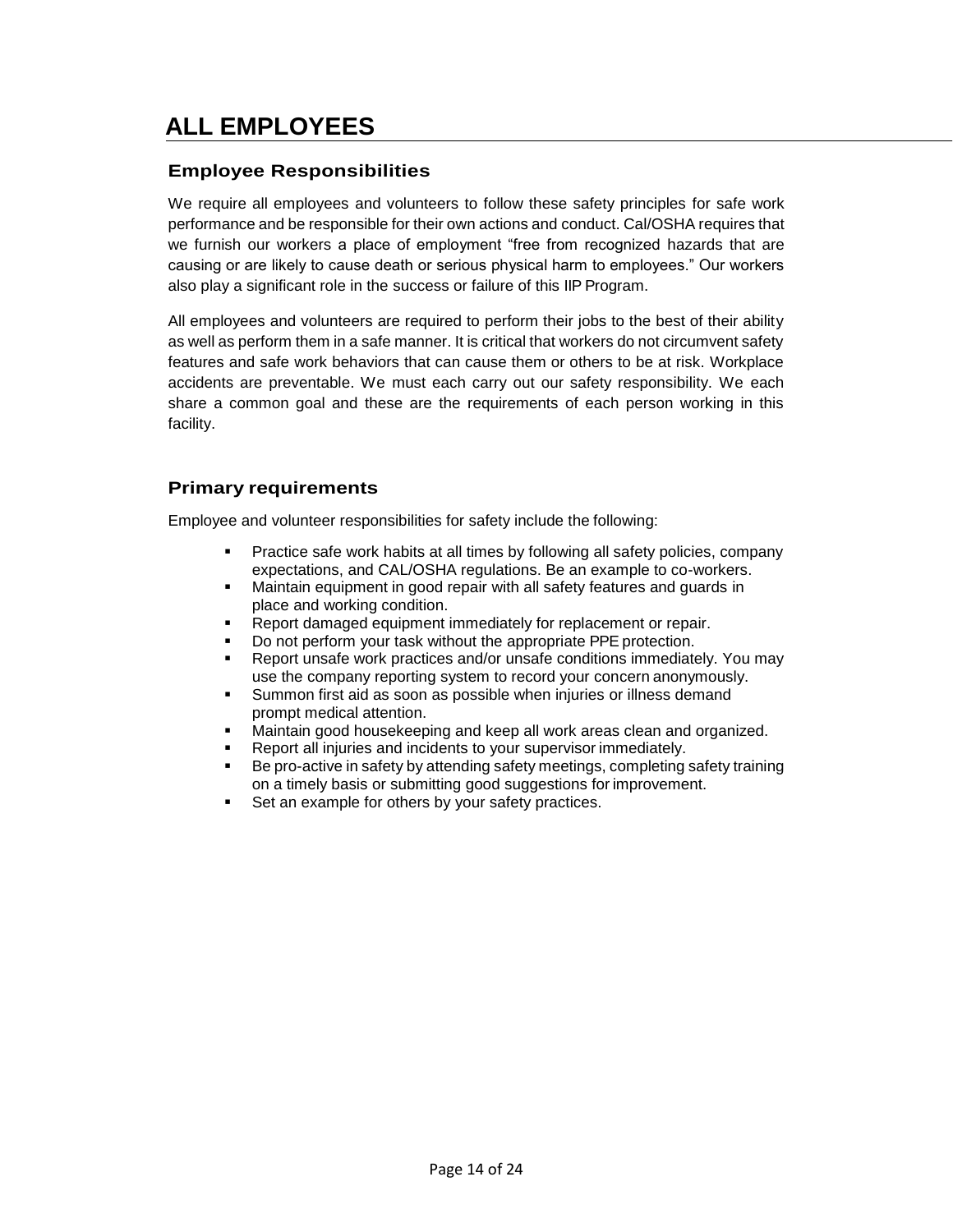### **General Safety Requirements**

### **Office Areas**

- 1. Keep work areas clean and orderly including all restrooms and hallway areas.
- 2. Do not work on any computer, copier, or other electrical office machines if your hands are wet, nor while standing on damp floors.
- 3. Practice good workstation ergonomics and frequently change work tasks.
- 4. Use the safety latch on all paper cutters after each use.
- 5. Do not mount pencil sharpeners so that they protrude beyond the edges of desks or tables.
- 6. Never stand on chairs or tables to reach high objects.
- 7. Do not raise the seats on swivel chairs beyond the point where your feet can touch the floor.
- 8. Do not compact material in the wastebasket with your hands or your feet or use cardboard containers unless they are specifically designed as waste/recycling receptacles. Empty trash and recycling bins on a regular basis.
- 9. Never piggy-back power strips or multi-plug adaptors together.
- 10. Extension cords are for temporary use only and should not be run under carpeting or strung across aisles without proper guarding.
- 11. Do not leave file drawers open; always use the handles to close file drawers.
- 12. Do not stack filing cabinets on top of one another.
- 13. Open one file cabinet drawer at a time.
- 14. Put heavy files in the bottom drawers of file cabinets.
- 15. File cabinets, bookcases and storage shelving should be properly secured for earthquake safety.

### **EXITS AND EGRESS FROM BUILDINGS**

- 1. All exits shall be marked by an illuminated exit sign and directions towards exits shall be clearly marked with visible signage.
- 2. All exit doors and the hallways leading to exits shall be kept clear and free from obstructions. Do not use these areas for storage.
- 3. All exit doors should remain unlocked when the building is occupied, unless they are outfitted with panic hardware that provides an inside release mechanism. The use of lock and chains on exit doors should be avoided whenever possible.
- 4. All exit doors should open from the direction of exit travel without the use of a key or any special knowledge or effort.
- 5. Where exit doors open directly onto any street, alley or other area where vehicles may be operated, adequate barriers should be present and warning signs posted to prevent workers from stepping into the path of traffic.

### **Material Handling**

- 1. Plan the move before lifting; use the most direct path available and ensure that you have an unobstructed pathway. Whenever possible, avoid using stairways.
- 2. Test the weight of the load before lifting by pushing the load along its resting surface.
- 3. If the load is too heavy or bulky, use lifting and carrying aids such as hand trucks, dollies, pallet jacks and/or carts. Ask assistance from a co-worker if available.
- 4. If assistance is required to perform a lift, coordinate and communicate clearly your movements with your co-worker.
- 5. Position your feet 6 to 12 inches apart with one foot slightly in front of the other. Face the load.
- 6. Bend at the knees, not at the back. Keeping your back straight.
- 7. Get a firm grip on the object using your hands and fingers, pulling it close to you.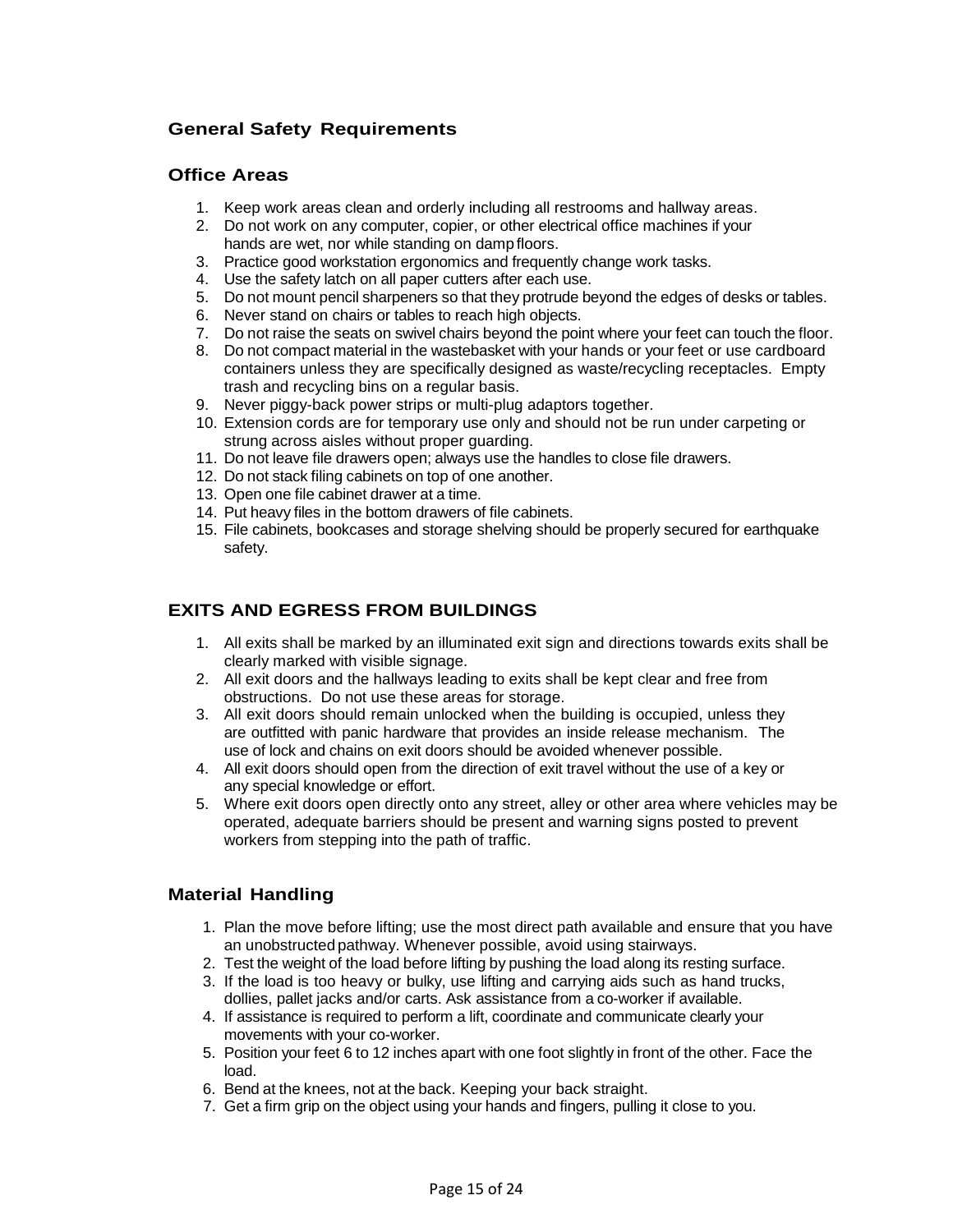- 8. Hold the object as close to your body as possible.
- 9. While keeping the weight of the load in your legs, rise to a standing position.
- 10. Perform lifting movements smoothly and gradually; do not jerk the load.
- 11. If you must change direction while lifting or carrying the load, pivot your feet and turn your entire body. Do not twist at the waist.
- 12. Set down objects with the same precautions used when lifting.
- 13. Do not lift an object from the floor to a level above your waist in one motion. Set the load down on a table or bench and then adjust your grip before lifting it higher.
- 14. Wear protective gloves when lifting objects that have sharp corners or jagged edges.
- 15. Slide materials to the end of the tailgate before attempting to lift them off of a pick-up truck. Do not lift over thetailgate or walls of the truck bed.

### **Classroom & Lab Safety**

- 1. Open classroom doors slowly and keep them either fully opened or closed.
- 2. Handrails on all stairs should be securely mounted to the wall.
- 3. Computer workstation equipment should be ergonomically adjustable.
- 4. Never stand on chairs or tables to reach high objects.
- 5. Horseplay and bullying will not be tolerated in the classroom or workplace.
- 6. All spilled liquids or materials are cleaned up immediately.
- 7. All laboratory areas shall be equipped with an emergency eye-wash station.
- 8. Wash hands before and after working in the lab and after clean-ups.
- 9. Always wear safety goggles and other appropriate PPE in the lab.
- 10. Never leave gas burners, hot plates or other heat sources unattended.
- 11. Read and follow the SDS instructions before the beginning of any experiment and follow proper handling, labelling and storing procedures.
- 12. Dispose of all hazardous materials in accordance with applicable environmental laws.

### **Food Service & Storage Area Safety**

- 1. Wash hands before, after and frequently during food preparation work.
- 2. Unplug electrical appliances e.g. mixers, blenders, coffee makers before cleaning.
- 3. Do not use mixers, blenders or other equipment if the three-prong cord is worn, frayed or has a missing/broken prong.
- 4. Clean up all spills of liquids or other materials immediately.
- 5. Wear closed-toe, low heel, non-slip shoes with rubber soles in kitchen areas.
- 6. When handling or using knives and other sharp cutting tools, direct the sharp point and edges away from your body. Always cut in the direction away from your body when using knives.
- 7. Maintain proper serving temperatures (hot or cold) when serving and storing food.
- 8. Use knives for the operation in which they were intended.
- 9. Never attempt to catch a falling knife.
- 10. Carry knives blade down pointing towards the floor.
- 11. Do not leave knives submerged in a sink full of water.
- 12. Do not place more weight on shelves than the rated load limit printed on the label.
- 13. Store heavy items on lower shelves, store items used most often at a height between knee and waist level for easy handling and stocking.
- 14. Use a ladder for reaching items that are above chest level.
- 15. When opening boxes, use a safety box cutter. Do not cut with the blade extended beyond the guard.
- 16. Keep all items stored at least eighteen (18) inches from overhead light bulbs and fire sprinkler heads.
- 17. Turn power on all exhaust hood fans when range(s) are in operation. Perform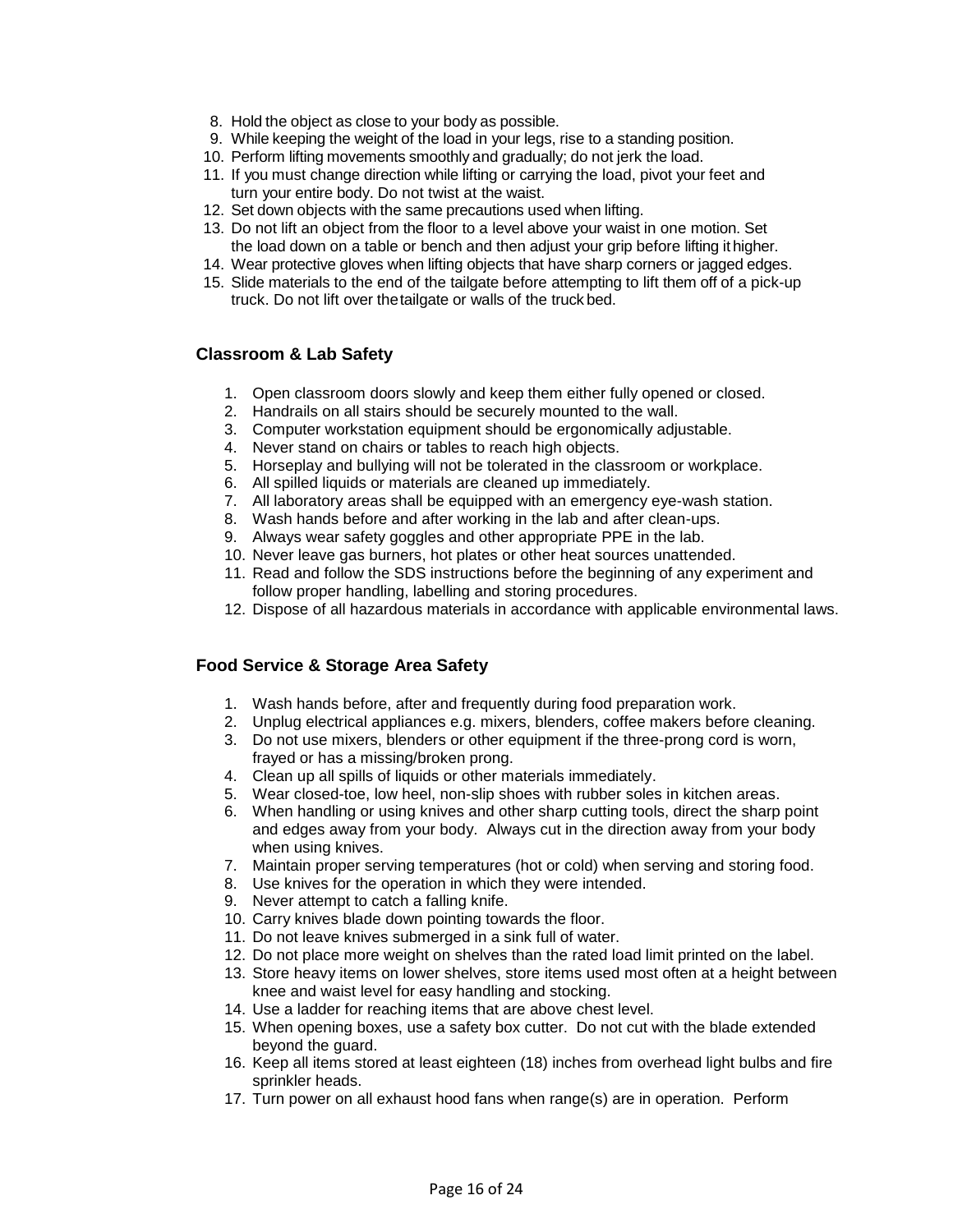regular cleaning of grease build-up on hood filters and replace as necessary.

- 18. Keep all aisleways clear of storage or equipment.
- 19. Never store cleaning products in the same area as food products.
- 20. Store cleaning equipment and supplies in a ventilated utility storage area.

### **General Maintenance Safety**

- 1. All power tools used will be properly grounded. Use portable GFI circuit breaker extension cords outdoors or in areas where water maybe present. Do not use electrical tools if the cord is worn, frayed or has a broken threeprong plug.
- 2. All power equipment with mechanical safe guards shall be used when the machine is in operation.
- 3. Wear appropriate PPE protection when using power equipment e.g. safety eye goggles, gloves, hearing protection, dusk masks etc.
- 4. Place the machine in the "off" position when removing materials, jams or when performing minor adjustments or maintenance.
- 5. Avoid leaving a running machine unattended. Turn power off on idle machines and follow appropriate "lock-out/tag-out" procedures when machines are out-of-service or under repair.
- 6. Perform regular housekeeping to keep the work area clean from debris.
- 7. Do not use flammable or combustible solvents in open, unlabeled containers. Store all flammable materials in UL listed or FM approved safety containers or storage cabinets.
- 8. Follow CAL/OSHA safety procedures when working in confined spaces, e.g. sewers, manholes, utility vaults, wells, pits, crawl spaces and similar enclosed work areas.
- 9. Use hand tools for their intended use and keep them in good repair. Do not perform makeshift repairs. Always handle tools with sharp points or edges carefully and pass them by directing sharp edges away from yourself and the other person.
- 10. Never throw tools to another person, or drop them from ladders, scaffolding or other elevated work platforms.

### **Portable Ladder Safety**

- 1. Always inspect the ladder for loose rungs or steps and other broken or missing pieces e.g. split side rails or missing rubber foot pads. Before use read and follow the manufacturer's instruction and load limit label.
- 2. Inspect for electrical hazards above and on the ground where the ladder will be positioned. Be aware of electrical power lines when carrying or setting up a ladder maintain a 50' clearance for safety at all times.
- 3. Use the proper ladder, size and type, for the job at hand. Never use a metal ladder when performing electrical work.
- 4. Face the ladder when ascending or descending and only allow one person on the ladder at the same time.
- 5. Never stand on the top step or rung of a ladder.
- 6. Do not place ladders in passageways or doorways without posting warning signs or cones to detour pedestrian traffic away from the ladder.
- 7. Maintain a three-point contact with the ladder at all times keep both hands and one foot, or both feet and one hand on the ladder when climbing.
- 8. Do not stand on ladders that wobble or try to move a ladder by rocking or trying to walk the ladder sideways. Descend from ladder and reposition it properly from ground/floor level.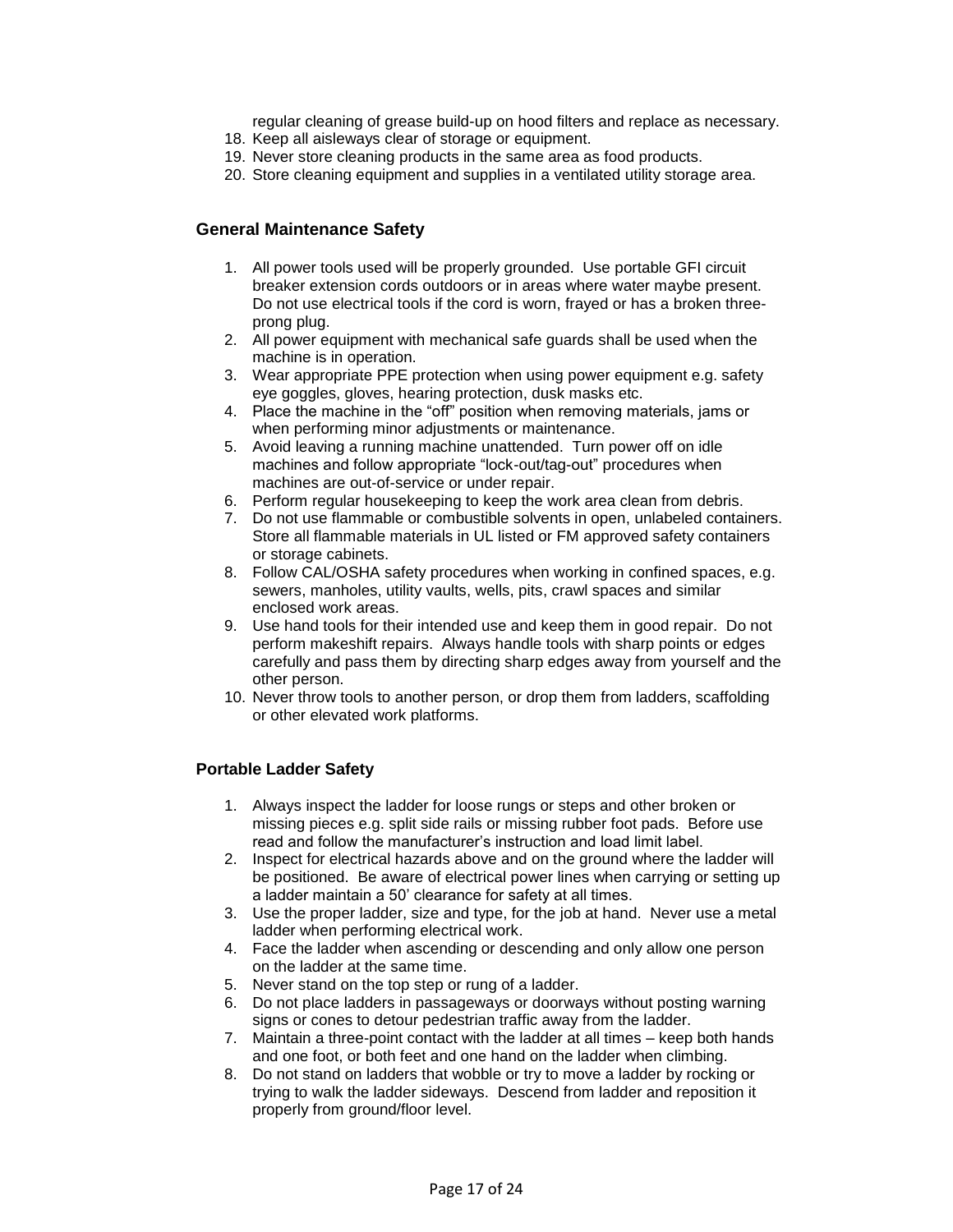- 9. Keep your body centered on the ladder and do not overreach to either side or lean backwards.
- 10. Always rest the ladder on a firm, non-slippery, level surface. Do not set up ladders on boxes, concrete blocks, bricks, pails or other unstable bases.
- 11. When using an extension ladder, extend the top rung at least 3 feet above the edge of the elevated surface landing area.
- 12. Provide the correct angle when setting up and using an extension ladder: one (1') foot away from the base and the wall for every four (4') feet in height.
- 13. Do not move a rolling ladder when someone is on it or use a ladder as a horizontal work platform.
- 14. Secure a ladder in place to prevent slippage or have a co-worker present to hold the ladder and act as a spotter while the ladder is in use.
- 15. Never walk under a ladder or scaffold; or leave a ladder set-up and unattended.
- 16. Follow CAL/OSHA safety guidelines for fall protection when working on ladders or scaffolding designed to limit free fall of up to six (6') feet.

### **Landscaping & Grounds Maintenance**

- 1. Keep all equipment in good repair and never remove any manufacturer specified safety guards during operation.
- 2. Use personal protective equipment (PPE) e.g. safety goggles, hearing protection, gloves, solid toe shoes, dust masks, high visibility vests and sunscreen.
- 3. Never allow minor aged children/teenager to operate motorized equipment.
- 4. Never allow riders (except the driver) on lawn mowers, tractors, on pick-up or truck beds and vehicles pulling trailers.
- 5. On riding lawn mowers Always mow up and down the slope, never across the face to prevent roll-over accidents
- 6. On push lawn mowers Always mow across the face of a slope, never up and down to prevent slipping underneath the lawnmower.
- 7. Clear loose items a debris e.g. stones, pine cones, large sticks from the area before mowing, using power air blowers, weed trimmers or edgers.
- 8. Always mow and aim blowers away from buildings, parking lots and highways.
- 9. Maintain a safe distance of 45 feet between your work area and people, animals or vehicles.
- 10. Take frequent rest breaks, keep well hydrated to avoid heat-related illness. Always have a first aid kit at the work site and cautious of poisonous plants or animals.

### **Motor Vehicles & Defensive Driving**

- 1. All employees and volunteers shall be properly licensed to drive the type of vehicle they are operating. Additional safety training or driver certification may be required of individuals who operate vans, forklifts, golf/utility carts or other specialized vehicles.
- 2. Perform a vehicle safety check on a daily basis by checking these items: lights, turn signals, brake responsiveness, windshield wipers, fluid levels and emergency kit in vehicle.
- 3. Always wear a seat belt and require all passengers to wear them.
- 4. Do not overload either the passenger capacity or vehicle load limit.
- 5. Never allow passengers to ride in the back of a pick-up truck or trailer.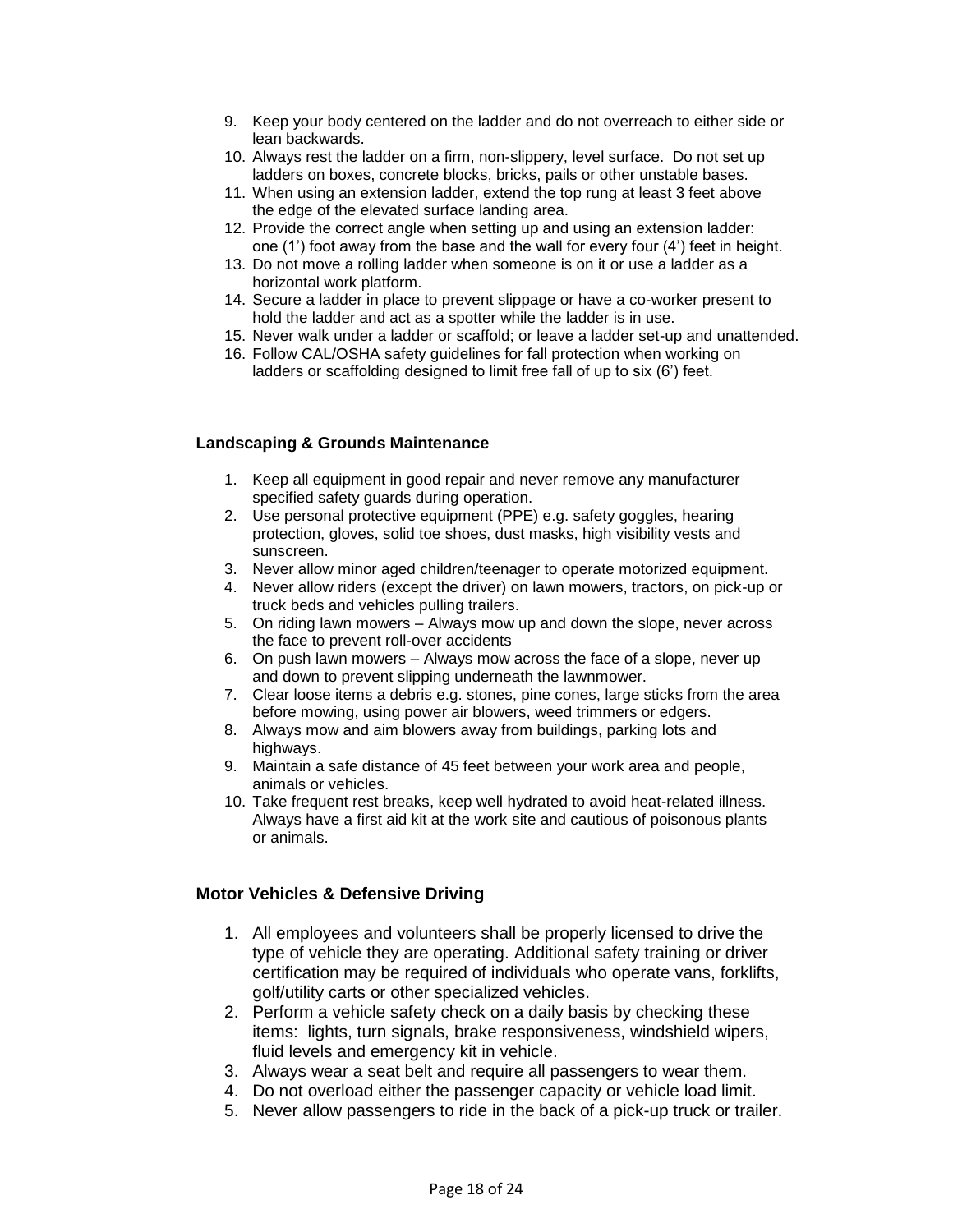- 6. Drivers will avoid all forms of distracted driving NO cellphone use, texting, applying make-up, reading maps or setting GPS while driving.
- 7. Drivers will use defensive driving practices at all times always keep a safe distance between vehicles, be aware of other vehicles both in front and behind, check the area behind the vehicle before backing and be alert for pedestrians, bicyclists and animals on the highway.
- 8. Take frequent rest breaks to avoid fatigue.
- 9. Keep alert to changing highway and driving conditions. Monitor weather reports before and during your trip. Be prepared for sudden changes in weather and pull over to a safe area when hazardous conditions prevent safe travel.
- 10. Keep others informed of your intended route and expected arrival time. Report all accidents or unexpected delays to your supervisor.

### **Workplace Safety & Violent Acts**

- 1. All employees and volunteers are expected to report immediately all potential threats or known incidents of workplace violence to your supervisor or manager.
- 2. All types of violence are prohibited in this workplace, including but not limited to: hitting, pushing, shoving or other physical contact, bullying, threats or intimidation, stalking, verbal or physical aggression directed towards damaging or destroying company or coworker's property, equipment or personal belongings.
- 3. Be alert to potential warning signs for violence: change in personal characteristics or unusual traits, obsessive behaviors and threatening activities toward others.
- 4. Employees and volunteers need to be aware of their surroundings at all times.
- 5. Always have an escape plan in the event of violence, knowing two exits.
- 6. If you observe something suspicious REPORT IT to your supervisor or manager.
- 7. Learn the principles of RUN, HIDE, FIGHT and be prepared to act if a violent or active shooter occurs at this facility.
- 8. In active shooter situations, If there is an accessible escape route RUN and evacuate the building immediately to a safe area. Leave all personal items behind.
- 9. If escape is not possible HIDE and lock all doors securely and turn off lights and cellphone ringers. Hide under furniture or in spaces not easily seen and wait for law enforcement's assistance.
- 10. As a last resort be prepared to FIGHT using any means possible or available to take down the active shooter, escape or incapacitate the assailant.
- 11. CALL 911 when it is safe to call and notify management of the situation.
- 12. Stay calm and cooperate fully with all instructions given by law enforcement officers.

Forms pertaining to this IIP Program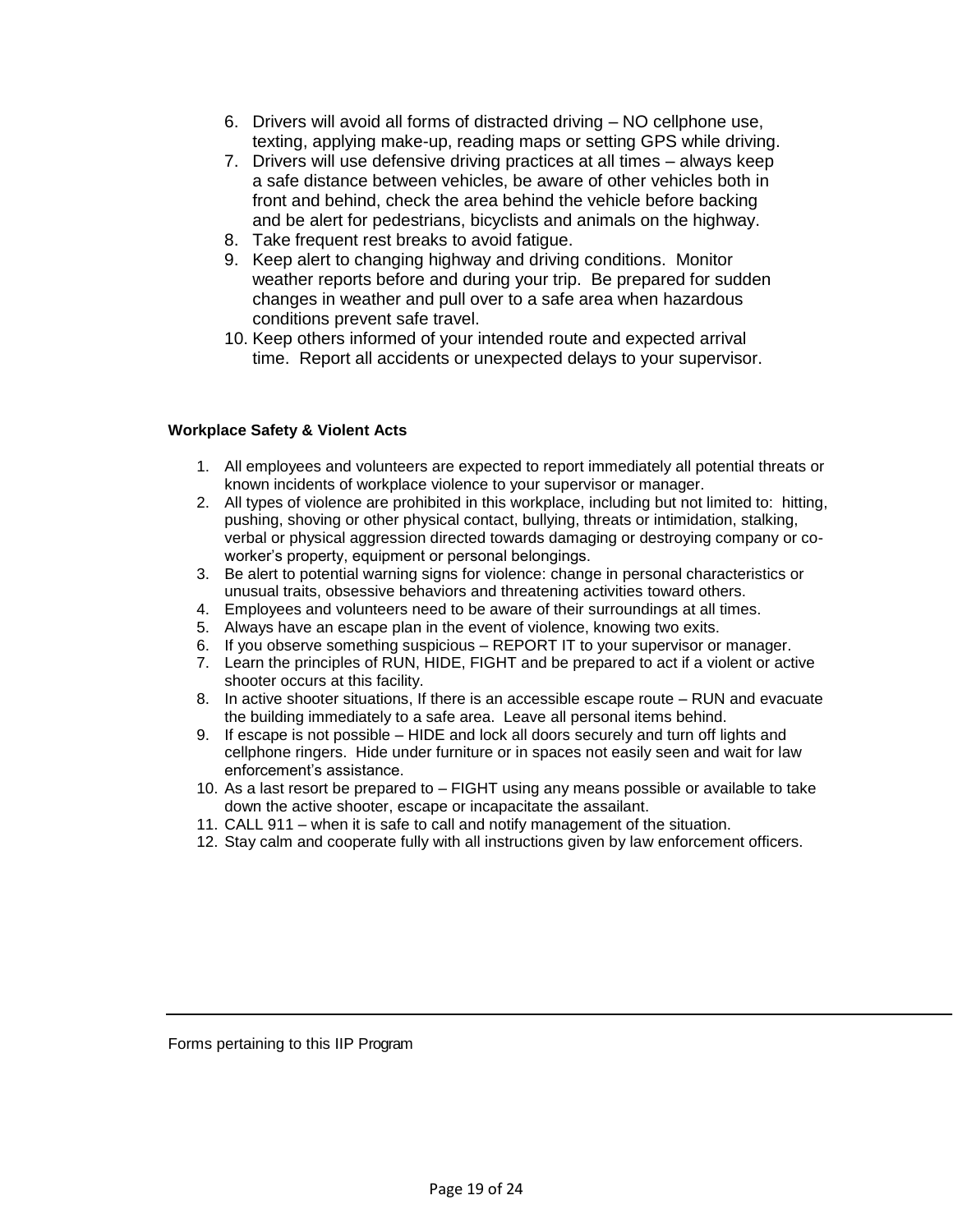

**California Workplace Safety<br>Pacific Union Conference** 

| HAZARD ASSESSMENT AND CORRECTION RECORD |                               |  |  |  |
|-----------------------------------------|-------------------------------|--|--|--|
| Date of Inspection:                     | Person Conducting Inspection: |  |  |  |
|                                         |                               |  |  |  |
|                                         |                               |  |  |  |
|                                         |                               |  |  |  |
|                                         |                               |  |  |  |
|                                         |                               |  |  |  |
|                                         |                               |  |  |  |
|                                         |                               |  |  |  |
|                                         |                               |  |  |  |
|                                         |                               |  |  |  |
|                                         |                               |  |  |  |
|                                         |                               |  |  |  |
|                                         |                               |  |  |  |
|                                         |                               |  |  |  |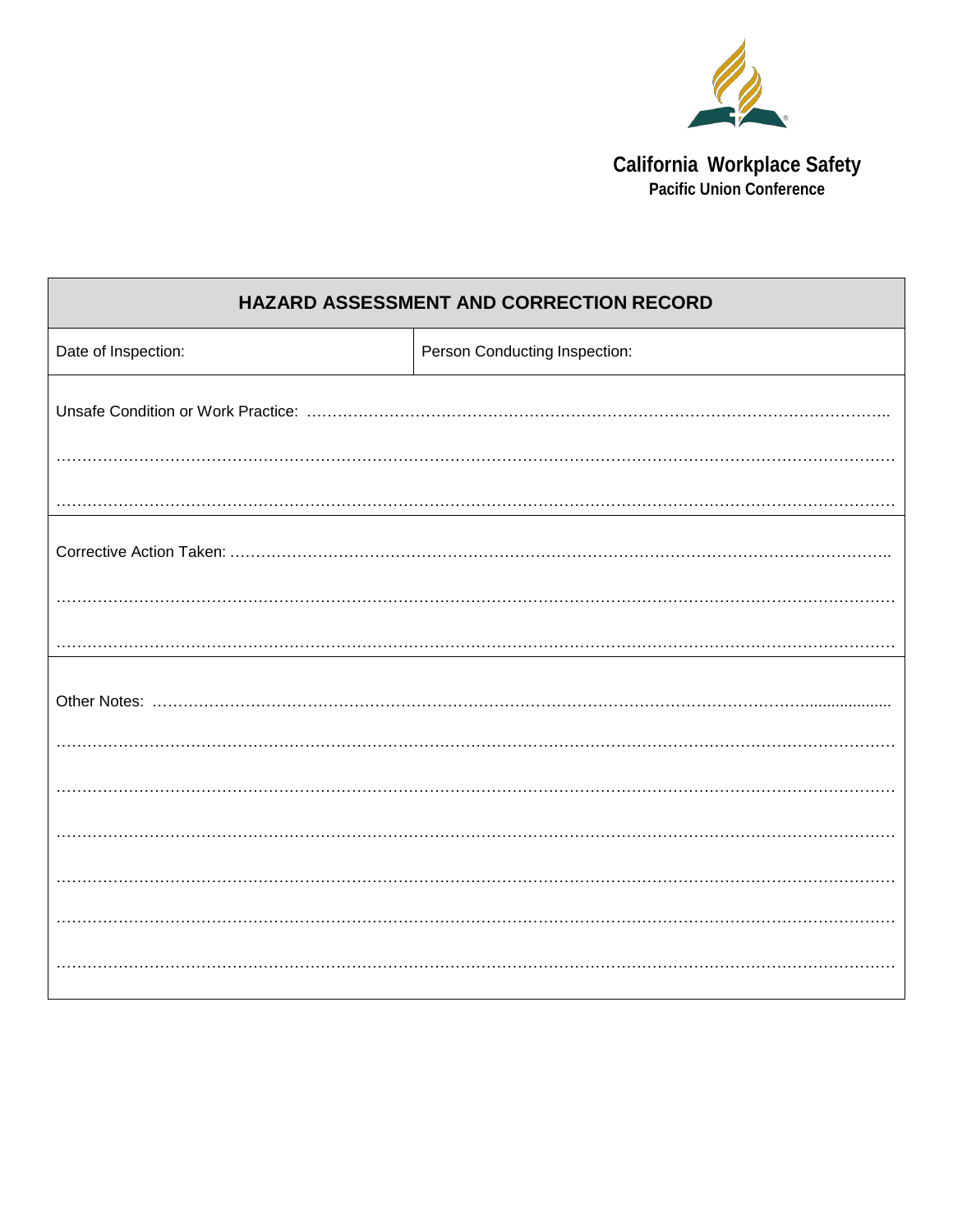

**Pacific Union Conference**

| <b>INCIDENT / ACCIDENT INVESTIGATION REPORT</b>      |                              |  |  |  |  |
|------------------------------------------------------|------------------------------|--|--|--|--|
| Date of Incident / Accident:                         | Time of Incident / Accident: |  |  |  |  |
| Location of Incident / Accident:                     |                              |  |  |  |  |
|                                                      |                              |  |  |  |  |
| Immediate and Root Cause of the Incident / Accident: |                              |  |  |  |  |
|                                                      |                              |  |  |  |  |
|                                                      |                              |  |  |  |  |
|                                                      |                              |  |  |  |  |
|                                                      |                              |  |  |  |  |
| Manager Responsible:                                 | Date Completed:              |  |  |  |  |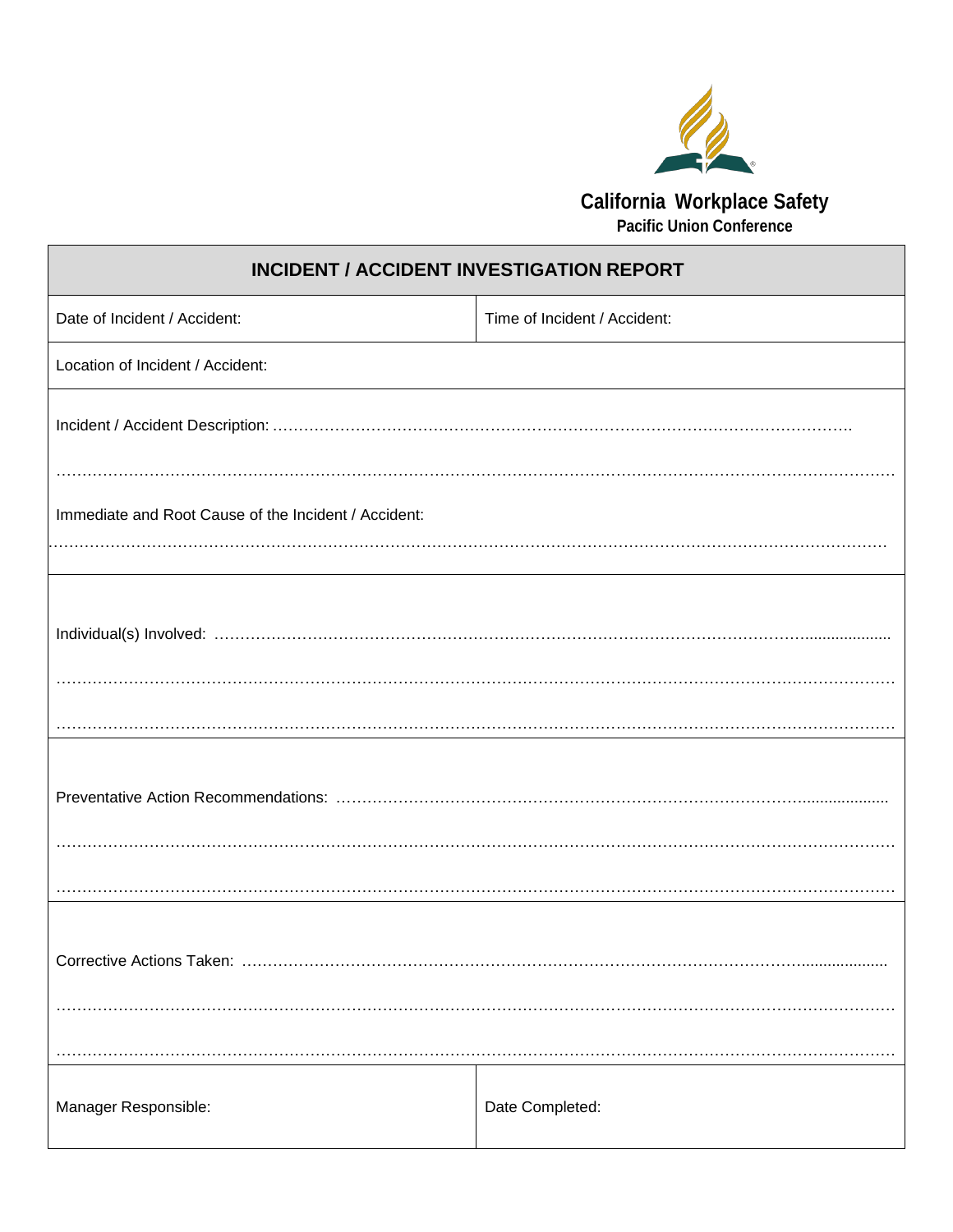

**Pacific Union Conference**

٦

| <b>WORKER TRAINING AND INSTRUCTION RECORD</b> |                      |                         |           |  |
|-----------------------------------------------|----------------------|-------------------------|-----------|--|
| <b>Employee Name</b>                          | <b>Training Date</b> | <b>Type of Training</b> | Trainer/s |  |
|                                               |                      |                         |           |  |
|                                               |                      |                         |           |  |
|                                               |                      |                         |           |  |
|                                               |                      |                         |           |  |
|                                               |                      |                         |           |  |
|                                               |                      |                         |           |  |
|                                               |                      |                         |           |  |
|                                               |                      |                         |           |  |
|                                               |                      |                         |           |  |
|                                               |                      |                         |           |  |
|                                               |                      |                         |           |  |
|                                               |                      |                         |           |  |
|                                               |                      |                         |           |  |

Г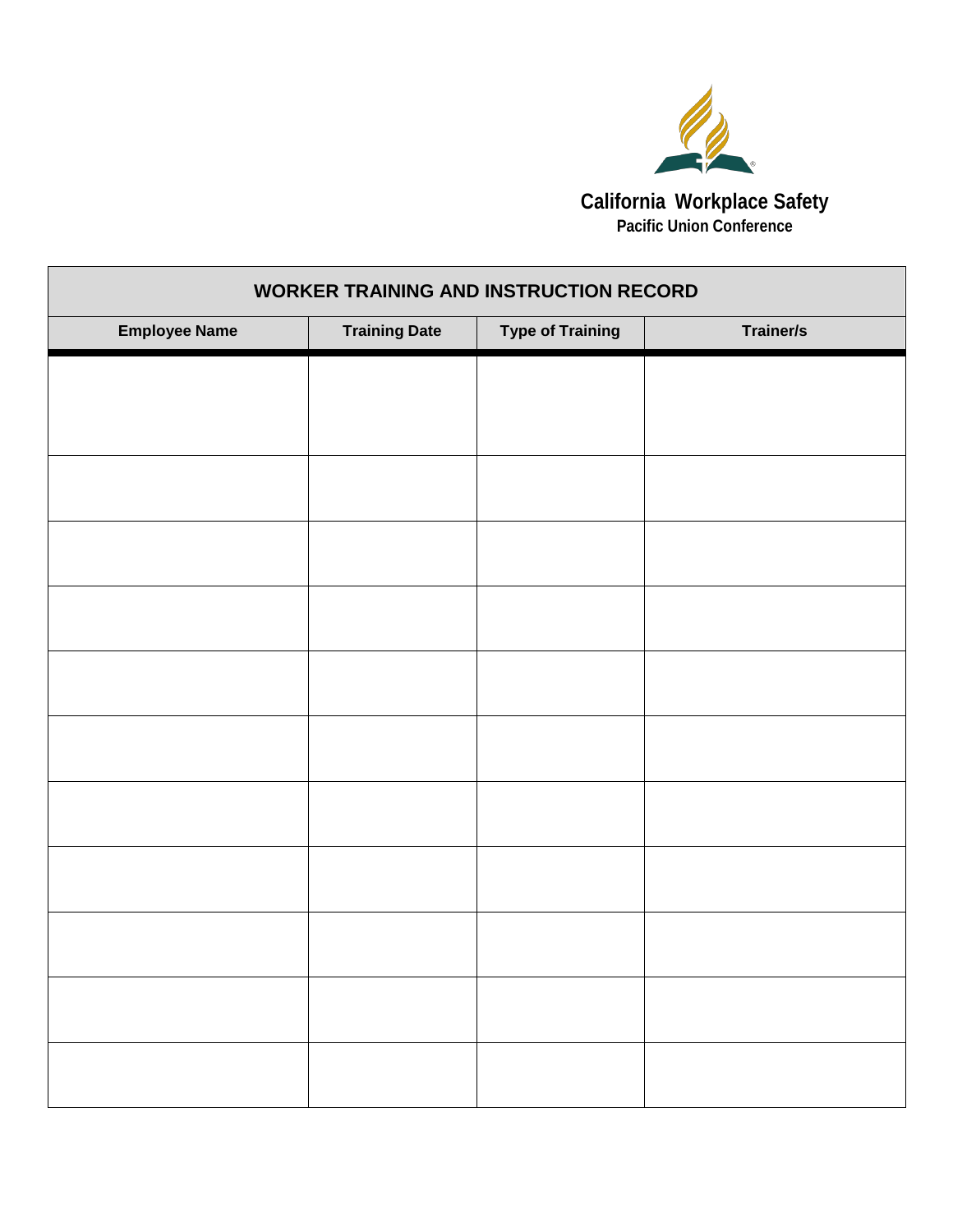

### **SAFETY HAZARD REPORTING FORM**

The NCC **The NCC The NCC Example 1 CO EXECUTE: The NCC EXECUTE: The NCC EXECUTE: The NCC EXECUTE: EXECUTE: EXECUTE: EXECUTE: EXECUTE: EXECUTE: EXECUTE: EXECUTE: EXECUTE: EXECUTE: EXE** environment. A safe work environment is one which is free from accidents, injuries and work-related illnesses. All employees and volunteers must work together to create and maintain a safe environment for all employees, students and visitors. Our organization is committed to comply with Federal, State and local laws concerning worker health and safety.

Employees and volunteers may use this form to report safety issues to management. The risk management department will investigate the safety issue/complaint to determine what action needs to be taken. This form can be submitted anonymously. Employees are advised that it is illegal for an employer to take any action against an employee in reprisal for exercising their rights to report safety issues.

**Date:**  $\blacksquare$ 

**Employee or Volunteer's Name: (Optional)** 

**Phone # and/or Email: (Optional)** 

**Time unsafe condition observed: \_\_\_\_\_\_\_\_\_\_\_\_**

**\_\_\_\_\_\_\_\_\_\_\_\_\_\_\_\_\_\_\_\_\_\_\_\_\_\_\_\_\_\_\_\_\_\_\_\_\_\_\_\_**

**\_\_\_\_\_\_\_\_\_\_\_\_\_\_\_\_\_\_\_\_\_\_\_\_\_\_\_\_\_\_\_\_\_\_\_\_\_\_\_\_\_\_\_\_\_\_**

**Describe the unsafe hazard, condition or practice:** 

**Location:** (Building, Floor, Room #, Department, etc.)

### **Has this matter been reported to your supervisor?**

**\_\_\_\_\_\_\_\_\_\_\_\_\_\_\_\_\_\_\_\_\_\_\_\_\_\_\_\_\_\_\_\_\_\_\_\_\_\_\_\_\_**

Do you wish to be notified of action taken: **Yes NO** (If yes, please make sure contact information is provided)